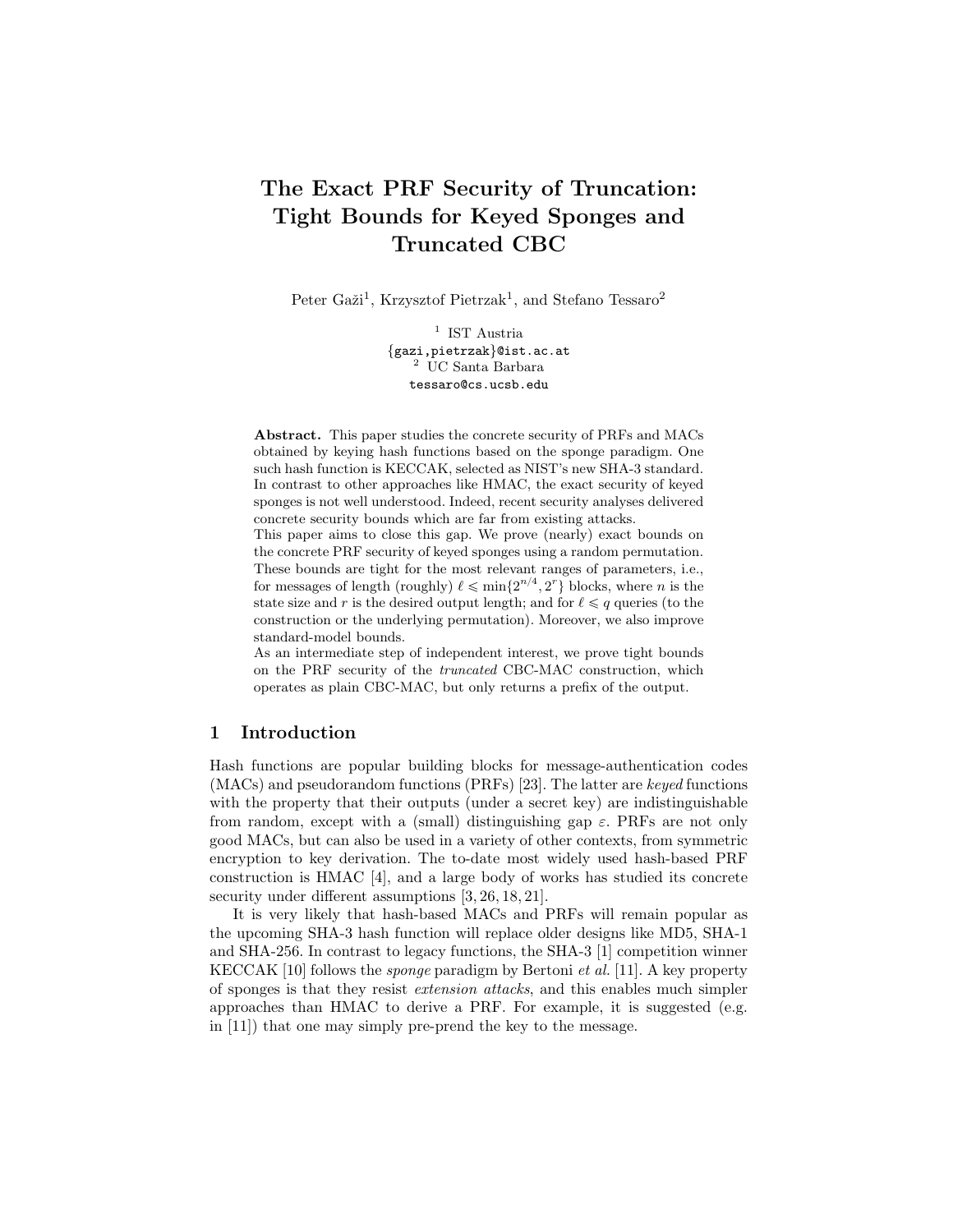OUR CONTRIBUTIONS, IN A NUTSHELL. This paper studies the exact security (i.e., how large is the best distinguishing gap  $\varepsilon$ ?) of keyed sponge constructions. The existing indifferentiability security proof [11], as well as recent targeted analyses [8, 2] yield upper bounds on  $\varepsilon$  for several keying approaches. However, it is not clear that these bounds are the best possible ones. For example, they all degrade *quadratically* in the message length, yet no known generic attacks seem to exploit the message length at all.

In this work, we show that the concrete security of keyed sponges is far superior to what was previously proved, and in particular only minimally depends on the message length. We provide a nearly exact characterization of the PRF security of keyed sponges in the model where the underlying  $n$ -bit permutation is random and the adversary is allowed to issue queries to it. We consider both variants where the key is processed as part of the input (as in HMAC) or where the initialization value takes the role of key (akin to NMAC). Our bounds are *tight* for messages whose length does not exceed (roughly)  $\min\{2^r, 2^{n/4}\}\$  blocks, where  $r$  is the output length of the constructions and  $n$  is the underlying block length – a constraint satisfied in all envisioned application scenarios.  $3$ 

The key to our results is a tight analysis of truncated CBC, the construction operating as plain CBC-MAC without prefix-free encoding, but only returning a subset of the output bits.

SECURITY OF KEYED SPONGES. The sponge construction relies on an invertible permutation  $\pi$  on *n*-bit strings.<sup>4</sup> For a parameter  $b < n$ , it pads the message M into b-bit blocks  $M[1], \ldots, M[\ell]$ , and keeps a state  $S_i | T_i$ , where  $S_i \in \{0, 1\}^b$ and  $T_i \in \{0, 1\}^{n-b}$ . It outputs the first r bits of  $S_\ell$  for some<sup>5</sup>  $r \leq b$ , where

$$
S_0 \| T_0 \leftarrow 0^n
$$
,  $S_i \| T_i \leftarrow \pi((S_{i-1} \oplus M[i]) \| T_{i-1})$  for  $i = 1, ..., \ell$ .

We first consider the keyed construction GSponge which sets  $S_0 \parallel T_0$  to equal the n-bit key value. We prove that when this key is secret and random, no attacker making  $q_C$  queries of length at most  $\ell < 2^{n/4}$  b-bit blocks to GSponge using a random permutation  $\pi$ , and  $q_{\pi}$  queries to  $\pi$  itself (and to its inverse  $\pi^{-1}$ ), can distinguish it from a random function, except with distinguishing gap roughly

$$
\varepsilon(q_C, q_\pi, \ell) = O\left(\frac{q_C^2 + q_C q_\pi + \ell q_C}{2^{n-r}} + \frac{\ell q_C^2 + \ell q_C q_\pi}{2^n}\right)
$$

.

The ideal-permutation model is common for sponge-based constructions, and was used in  $[11, 8, 2]$ . For comparison, the previously best known bound was dominated by a term of much larger magnitude  $O((\ell^2 q_C^2 + \ell q_C q_{\pi})/2^{n-r})$ .<sup>6</sup>

 $6$  We note that the recently proved bound of Andreeva et al. [2] is slightly more general and modular, as discussed in the full version [22]. In particular, it uses a somewhat

<sup>&</sup>lt;sup>3</sup> For SHA-3, we have  $r \ge 224$  and  $n = 1600$ , and thus processing messages exceeding these lengths is practically impossible.

<sup>&</sup>lt;sup>4</sup> Naming consistency with the TCBC setting below forces us to deviate from the usual naming in the literature on sponges.

<sup>&</sup>lt;sup>5</sup> The sponge paradigm also allows for outputs of  $r > b$  bits obtained by repeated application of  $\pi$ , an option that does not occur for any of the SHA-3 parameters, and that we will not consider for simplicity in the present paper.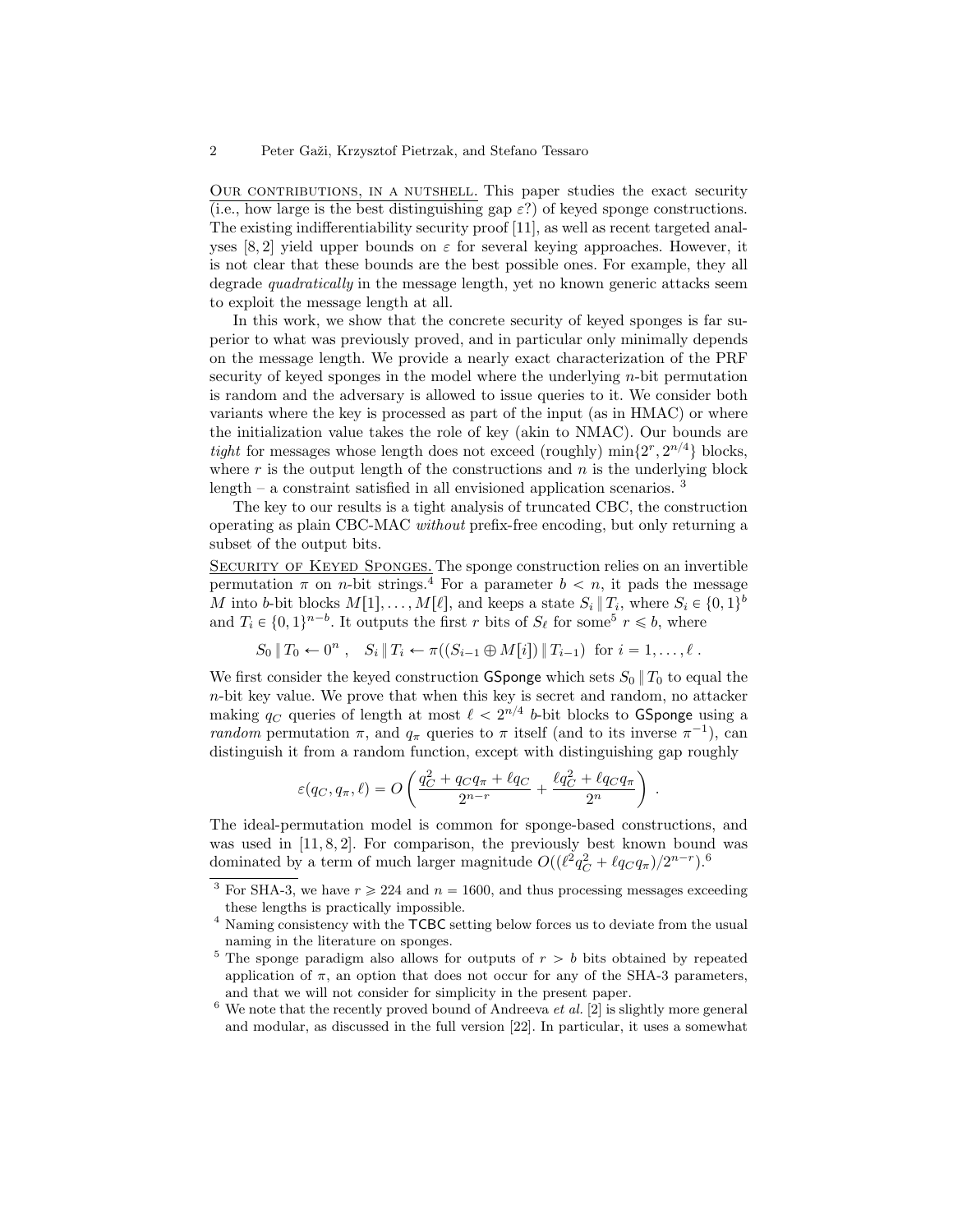The salient feature of our new bound is that the length  $\ell$  only affects terms with denominator  $2^n$ , or appears in a term  $\ell q_C / 2^{n-r}$  linear in  $q_C$ . Therefore, the terms with denominator  $2^{n-r}$  are the dominating ones when  $\ell \leq \min\{2^{n/4}, 2^r\},$ and in this case, our bound simply becomes of the order  $O(\frac{q_C^2 + q_C q_\pi + \ell q_C}{2^{n-r}})$ . We also show that this is tight for  $\max\{q_C, q_\pi\} \geq \ell$ , which is a very common scenario. We leave the question of proving tightness of the remaining terms (or, alternatively, of improving our bound) as a challenging open problem.

Our generalized analysis also shows that with respect to PRF security, we are not constrained to any block length  $b < n$  – we could well XOR *n*-bit message blocks to the whole state. Shorter block lengths can then be enforced by the padding function setting some of the bits to 0 (e.g. the last  $n - b$  bits). Note that full,  $n$ -bit blocks were already used in the design of the sponge-based MAC construction donkeySponge [9], which is implicitly covered by our result.

Black-box keying. In most scenarios, black-box keying by pre-pending a key to the message is more desirable than altering the initial value. We provide a complete analysis of key-prepending for arbitrary key-length  $b \cdot w$  (for simplicity, we assume that the key length fits exactly in  $w$  blocks). Our results are in terms of the overall number of queries  $q = q_{\pi} + \ell \cdot q_{\mathcal{C}}$  made to the permutation. We distinguish two cases: If  $q^2 \n\leq 2^{n-b}$ , then the additional keying step is secure as long as  $q \leq 2^{bw}$ . In contrast, in the high-query regime, the keying step is secure as long as  $q \leq 2^{bw/2}$ , which effectively requires doubling the key length to achieve a similar security level as in the previous case. (This gap is due to the fact that the high-q regime enables meet-in-the-middle attacks.)

We note that a similar analysis was given in [2] concurrent to our work, but their initial proof was incorrect for  $w \ge 2$ . The current version of [2] uses the results from this paper to obtain a correct bound.

STANDARD-MODEL BOUNDS. We also show improved standard-model security of keyed sponges under an assumption on the permutation  $\pi$  introduced by Chang et al. [13] and further considered in [2]. The assumption is that a block cipher built from the permutation  $\pi$  as  $E_K^{\pi}(X) = (0^b \, \| K) \oplus \pi(X \oplus (0^b \, \| K))$  for  $X \in \{0,1\}^n$  and  $K \in \{0,1\}^{n-b}$ , where b is the block length, is a pseudorandom permutation. (Note that this construction is essentially a low-entropy single-key version of the Even-Mansour cipher [20, 19].)

Our approach: Truncated CBC. Our analysis of keyed sponges builds on top of a result of independent interest – a tight analysis of truncated CBC. In particular, our standard-model bounds on sponges are a direct corollary of our truncated-CBC analysis, whereas our bounds in the random permutation model are obtained by a modification of the proof for truncated CBC.

In its basic form, the cipher block-chaining mode (or CBC, for short) [15, 28] uses a block cipher E with *n*-bit block size. The input  $M \in \{0, 1\}^*$  is first padded into n-bit blocks  $M = M[1] \dots M[\ell]$ , and then for a key K, CBC<sub>K</sub>(M)

different parametrization of the attacker complexity for the second term  $\ell q_C q_\pi / 2^{n-r}$ , which converges to the above in the worst case, but which can make the term smaller (and incomparable to ours) in some scenarios.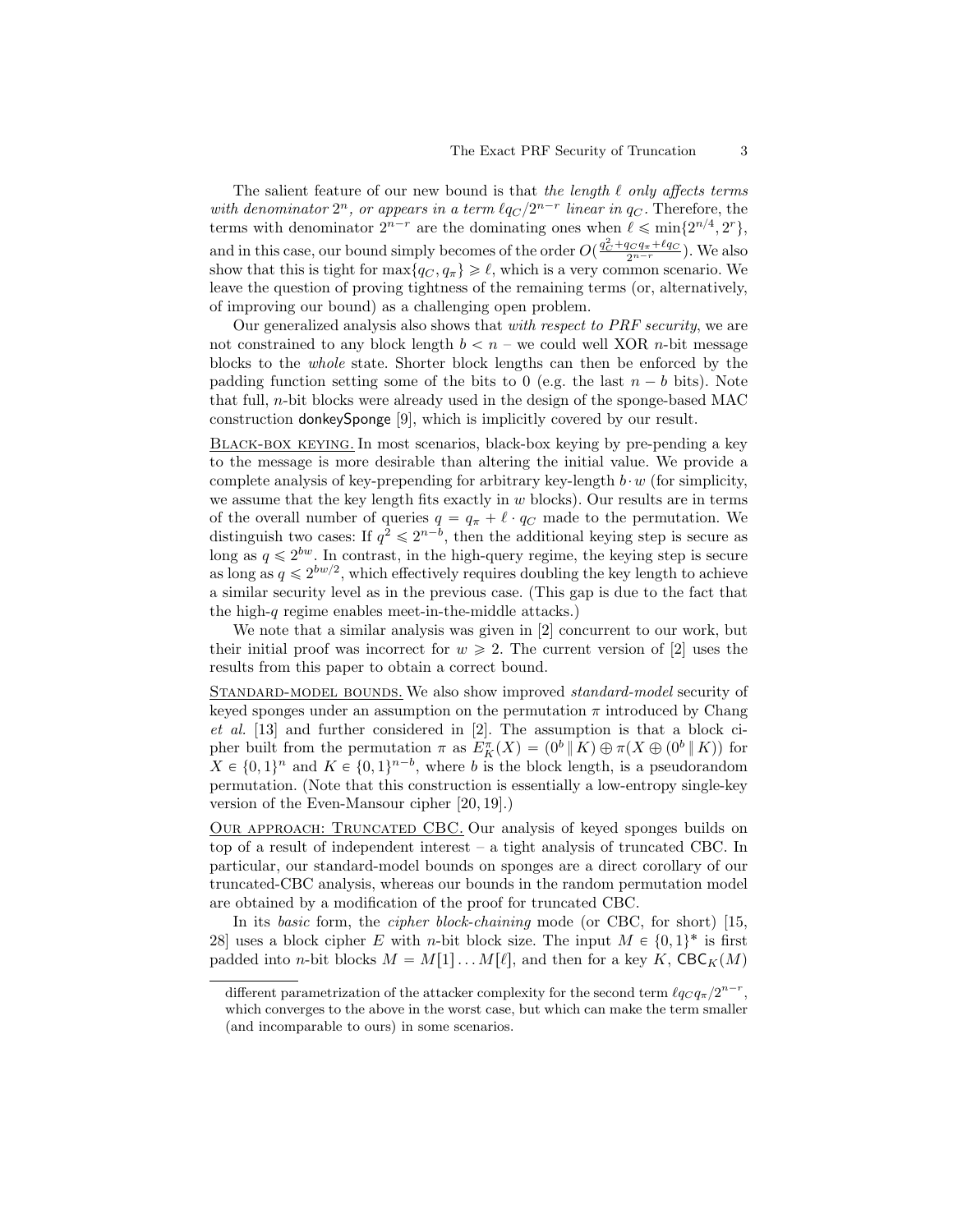outputs the value  $Y_\ell$  resulting from the following iterative computation:  $Y_0 \leftarrow \mathsf{IV}$ and  $Y_i \leftarrow E_K(Y_{i-1} \oplus M[i])$  for all  $i \in [\ell],$  where IV is the initialization value, e.g.,  $\mathsf{IV} = 0^n$ . The basic CBC construction is only secure for messages of *equal* length  $\ell$  [5]. Otherwise, one can easily mount an extension attack.

Three (variants of) solutions prevent extension attacks: The first one is prefixfree encoding of messages [33]. The second outputs  $E_{K'}(\text{CBC}_K(M))$ , under a key  $K'$  independent from  $K$ . (This has been used in EMAC, developed as part of the RACE project [35]). Also, combinations of these ideas have been used in other constructions, like XCBC [12], TMAC [27], and OMAC [24]. The third solution, considered in this paper, is to use truncation, i.e., to only output the first  $r < n$  bits of the output. While the first two variants have been extensively analyzed  $[5, 33, 36, 29, 25, 6, 7, 34, 31, 30]$ , we are not aware of any explicit analysis of truncated CBC having ever been published,<sup>7</sup> let alone a tight one.

We prove that no attacker making q queries of length at most  $\ell < 2^{n/4}$  to TCBC using a random permutation can distinguish it from a random function, ´ ¯ except with distinguishing gap  $\varepsilon(q, \ell) = O\left(\frac{q(q+\ell)}{2^{n-r}} + \frac{\ell q^2}{2^n}\right)$ . This implies security when the random permutation is replaced by a secure block cipher which is a good PRP. The second term matches the one from the best known analysis of prefix-free CBC [6], whereas we prove that the first term is tight for  $q \geq \ell$ .

OUR TECHNIQUES. The analysis of TCBC immediately appears harder than that of related constructions. Existing proofs are based on "Bad event analyses": For example, for encrypted MAC (as in EMAC), one defines the bad event that for two distinct query messages  $M, M'$ ,  $\text{CBC}^{\pi}(M)$  and  $\text{CBC}^{\pi}(M')$  collide, where CBC<sup> $\pi$ </sup> denotes (plain) CBC-MAC using a random permutation  $\pi$ . It is not hard to prove that as long as no such collision occurs, the outputs  $\pi'(\text{CBC}^{\pi}(M))$ are indistinguishable from random for an independent permutation  $\pi'$ , and the distinguishing advantage is upper-bounded by the probability of such collisions.<sup>8</sup> This implies indistinguishability when  $\pi$  and  $\pi'$  are replaced by  $E_K$  and  $E_{K'}$ , respectively, for a block cipher  $E$  and independent keys  $K$  and  $K'$ . Similarly, for prefix-free CBC the bad event is that in the evaluation of  $CBC^{\pi}(M)$ , the last internal query to  $\pi$  is not *fresh*, i.e., it was already made within the same or an earlier evaluation of  $CBC^{\pi}$ .

For TCBC, however, if we make a query  $M$ , resulting into output Y (consisting of the first r bits of  $CBC^{\pi}(M)$ , we cannot prevent a later query M', with output Y', where  $M'$  is a prefix of M. Previous machinery only tells us that  $CBC^{\pi}(M)$  and  $CBC^{\pi}(M')$  are unlikely to collide, but this is insufficient to argue randomness and independence of  $Y$  and  $Y'$ . Moreover, the last query to  $\pi$  within the evaluation of  $CBC^{\pi}(M')$  cannot be fresh, as the same query was made *earlier* within the evaluation of  $CBC^{\pi}(M)$ . One cannot swap the order of these queries either, as the choice of  $M'$  may well depend *adaptively* on Y.

<sup>&</sup>lt;sup>7</sup> Implicitly, the techniques from sponge analyses [11, 8, 2] yield non-tight bounds of order  $O(\ell^2 q^2 / 2^{n-r}).$ 

<sup>8</sup> This notwithstanding, proving bounds on the collision probability is far from trivial [6, 34].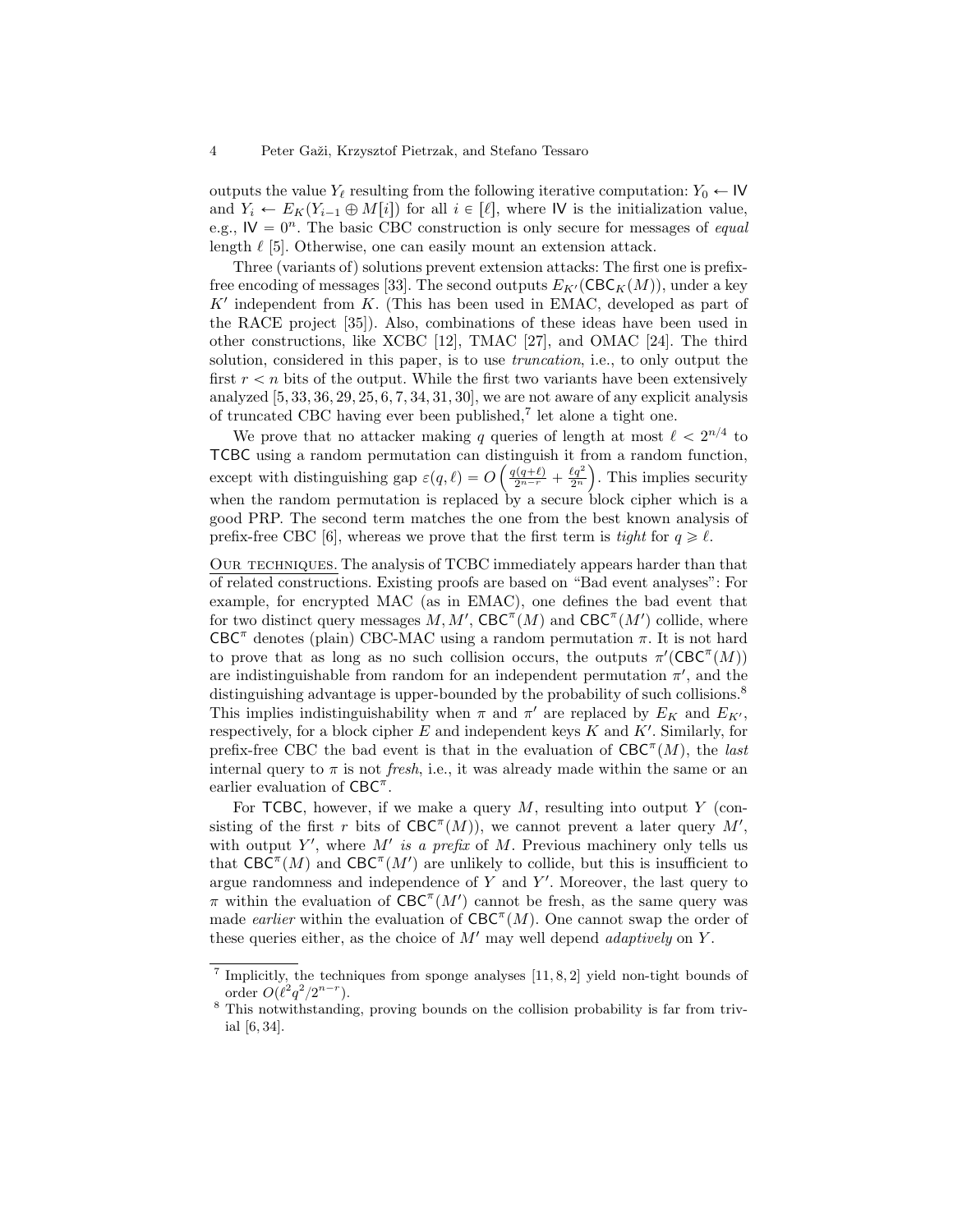To deal with this, our proof will crucially use Patarin's H-coefficient technique [32], as recently revisited by Chen and Steinberger [14]: We fix a (deterministic) adversary A and a *compatible* transcript  $(M_1, Y_1), \ldots, (M_q, Y_q)$  (i.e., A indeed would ask such queries  $M_1, \ldots, M_q$  if fed with the corresponding answers  $Y_1, \ldots, Y_q$  and then compare the probabilities that such a transcript would indeed occur with  $A$  in the real and in the ideal world, respectively. It is easy to see that the latter ideal-world probability is exactly  $2^{-rq}$ , as all outputs of a random functions on (distinct) inputs  $M_1, \ldots, M_q$  are random.

However, the real world (where TCBC is evaluated), is far more complex. We are going to show the probability that  $Pr[\text{TCBC}^{\pi}(M_i) = Y_i]$  is at least  $(1 \varepsilon$ ) $2^{-rq}$ , for some small  $\varepsilon$ , as long as  $\pi$  is uniformly distributed, conditioned on the following being true:

- For every message  $M_i$ , the value  $Z_i \leftarrow \text{CBC}^{\pi}(M_i)$  is unique. (This is equivalent to stating that the  $\pi$ -query leading to the value  $Z_i$  in the evaluation of  $M_i$  is unique.) Recall that the actual output on input  $M_i$  consists of the first r bits of  $Z_i$ .
- For every message  $M_i$ , and every message  $M_j$  such that  $M_i$  is a prefix of  $M_j$ , the value  $Z_{i,j} \leftarrow \text{CBC}^{\pi}(M_i \parallel m)$  is unique, where m is the first n-bit block in  $M_j$  after the end of  $M_i$ .

It turns out that those conditions are satisfied also except with some small probability  $\delta$ . The actual indistinguishability bound happens to be  $\varepsilon + \delta$  by the H-coefficient method, but determining both values will be at the core of the proof. While an upper bound on  $\delta$  follows by using techniques from [6, 34], upper-bounding  $\varepsilon$  will require new techniques.

Our security proof for sponges is very similar, and will essentially rely on the argument that with good probability (roughly  $\ell q_{\pi} q_{C} / 2^{n}$ ), queries to  $\pi$  made in the evaluation of the sponge queries and direct queries to  $\pi$  by the attacker are disjoint. However, while this is fairly simple to show when the sponge construction is keyed by setting the initial value  $(S_0, T_0)$  to be an n-bit secret key, proving the same statement when the key is input through several absorbing steps turns out to be more involved. We also give a security proof for this more complex setting using techniques inspired by [17].

STANDARD-MODEL ANALYSIS. A recent paper by Chang et al. [13] also provides a security analysis of variants of sponge constructions in the standard model. We note that (a simple twist of) their very elegant trick reduces the security of the sponge construction with a random IV as the key (this is the construction GSponge) to the security of TCBC for a random permutation and the PRP security against  $\ell q$  queries of the block cipher  $E^{\pi}$  described above. Our bounds for TCBC directly yield improved standard-model bounds.

Their technique was generalized further in the recent work of Andreeva et al. [2].) Beyond the modularity, the main technical contribution of their work is to reduce (in some contexts) the quantity  $\ell q$  in the reduction to the security of  $E^{\pi}$ . Their contribution is completely orthogonal to ours, and their techniques can be applied in our context.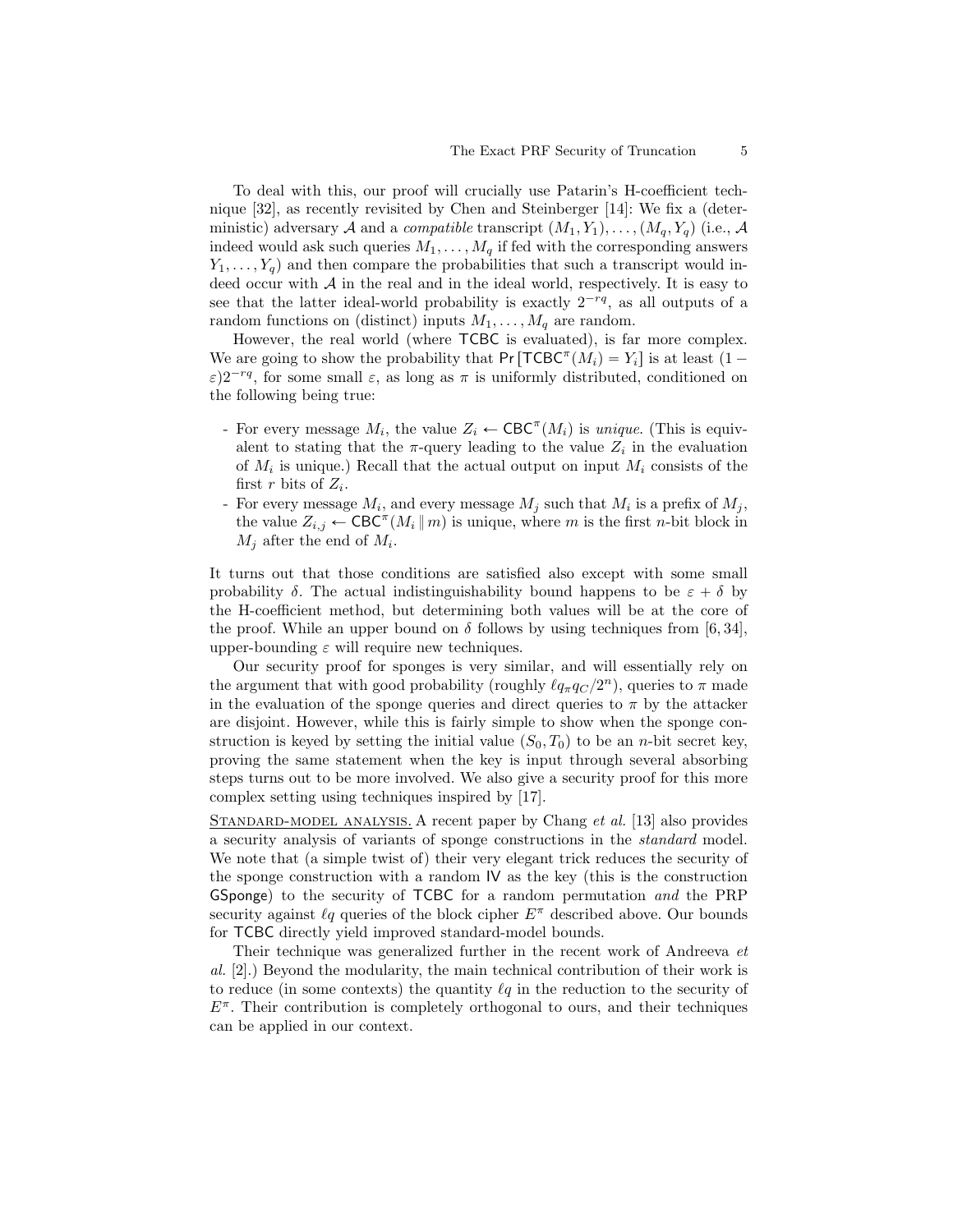## 2 Preliminaries

We denote  $[n] := \{1, \ldots, n\}$ . Moreover, for a finite set  $S$  (e.g.,  $S = \{0, 1\}$ ), we let  $S<sup>n</sup>$ ,  $S<sup>+</sup>$  and  $S<sup>*</sup>$  be the sets of sequences of elements of S of length n, of arbitrary (but non-zero) length, and of arbitrary length, respectively (with  $\varepsilon$  denoting the empty sequence). We denote by  $S[i]$  the *i*-th element of  $S \in \mathcal{S}^n$  for all  $i \in [n]$ . Similarly, we denote by  $S[i...j]$ , for every  $1 \leq i \leq j \leq n$ , the sub-sequence consisting of  $S[i], S[i+1], \ldots, S[j],$  with the convention that  $S[i \ldots i] = S[i].$ Moreover, we denote by  $S \parallel S'$  the concatenation of two sequences in  $S^*$ , and also, we let  $S \mid T$  be the usual prefix-of relation:  $S \mid T \Leftrightarrow (\exists S' \in S^* : S \mid S' = T)$ .

We also let  $Fcs(m, n)$  be the set of functions mapping m-bit strings to n-bit strings, and let  $\text{Perm}(n) \subseteq \text{Fcs}(n, n)$  be the set of *permutations* on the set of n-bit strings. We use the shorthand  $Fcs(*, n)$  to denote the set of functions from  $\{0,1\}^*$  to  $\{0,1\}^n$ . Finally, we denote the event that an adversary A, given access to an oracle O, outputs a value y, as  $\mathcal{A}^{\mathsf{O}} \Rightarrow y$ .

PSEUDORANDOM FUNCTIONS. We consider keyed functions  $F: \{0,1\}^k \times \{0,1\}^* \rightarrow$  $\{0,1\}^r$  taking a  $\kappa$ -bit key, arbitrary long messages  $M \in \{0,1\}^*$  as inputs, and returning an r-bit output. In particular, we denote as  $F_K$  the map such that  $F(K, \cdot) = F_K(\cdot)$ . We are typically interested in the security of F as a pseudorandom function (or PRF, for short) [23]. This is defined via the following advantage measure, involving an adversary  $A$ , such that

$$
\mathsf{Adv}^{\mathsf{prf}}_{\mathsf{F}}(\mathcal{A}) := \left| \mathsf{Pr}\left[K \xleftarrow{\$} \{0,1\}^{\kappa} : \ \mathcal{A}^{\mathsf{F}_{K}} \Rightarrow 1 \right] - \mathsf{Pr}\left[f \xleftarrow{\$} \mathsf{Fcs}(*, n) : \ \mathcal{A}^{f} \Rightarrow 1 \right] \right| \ .
$$

We consider constructions  $C[\pi] : \{0,1\}^* \to \{0,1\}^r$  invoking a permutation  $\pi \in$ Perm $(n)$  (we sometimes write  $C^{\pi}$  instead of  $C[\pi]$ ), and denote by C the resulting keyed function where the key is a permutation  $\pi \in \text{Perm}(n)$  (i.e., there are  $2^n!$ key values).

For our analysis of keyed sponges, we are also going to consider constructions  $\mathsf{F}^{\pi} : \{0,1\}^{\kappa} \times \{0,1\}^{\kappa} \to \{0,1\}^r$  invoking a *public* randomly chosen permutation  $\pi \stackrel{\text{*}}{\leftarrow}$  Perm $(n)$ , i.e., one that can be evaluated *directly* by the adversary. For this case, we use the following notation to express the PRF advantage of  $A$  in the so-called ideal permutation model:

$$
Adv_{\mathsf{F},\pi}^{\mathsf{prf}}(\mathcal{A}) := \left| \Pr \left[ K \xleftarrow{\$} \{0,1\}^{\kappa}, \pi \xleftarrow{\$} \mathsf{Perm}(n) : \ \mathcal{A}^{\mathsf{F}_K^{\pi}, \pi, \pi^{-1}} \Rightarrow 1 \right] - \right. \\ \left. - \Pr \left[ f \xleftarrow{\$} \mathsf{Fcs}(*,r), \pi \xleftarrow{\$} \mathsf{Perm}(n) : \ \mathcal{A}^{f, \pi, \pi^{-1}} \Rightarrow 1 \right] \right|.
$$

MACS AND UNPREDICTABILITY. It is appropriate to note that good PRFs also yield good message-authentication codes (MACs). A concrete security bound for unforgeability can be obtained from our PRF bounds via a standard argument.

## 3 Truncated CBC and its Security

This first part of the paper deals with the concrete security of truncated CBC (TCBC). On top of being of independent interest, the TCBC analysis of this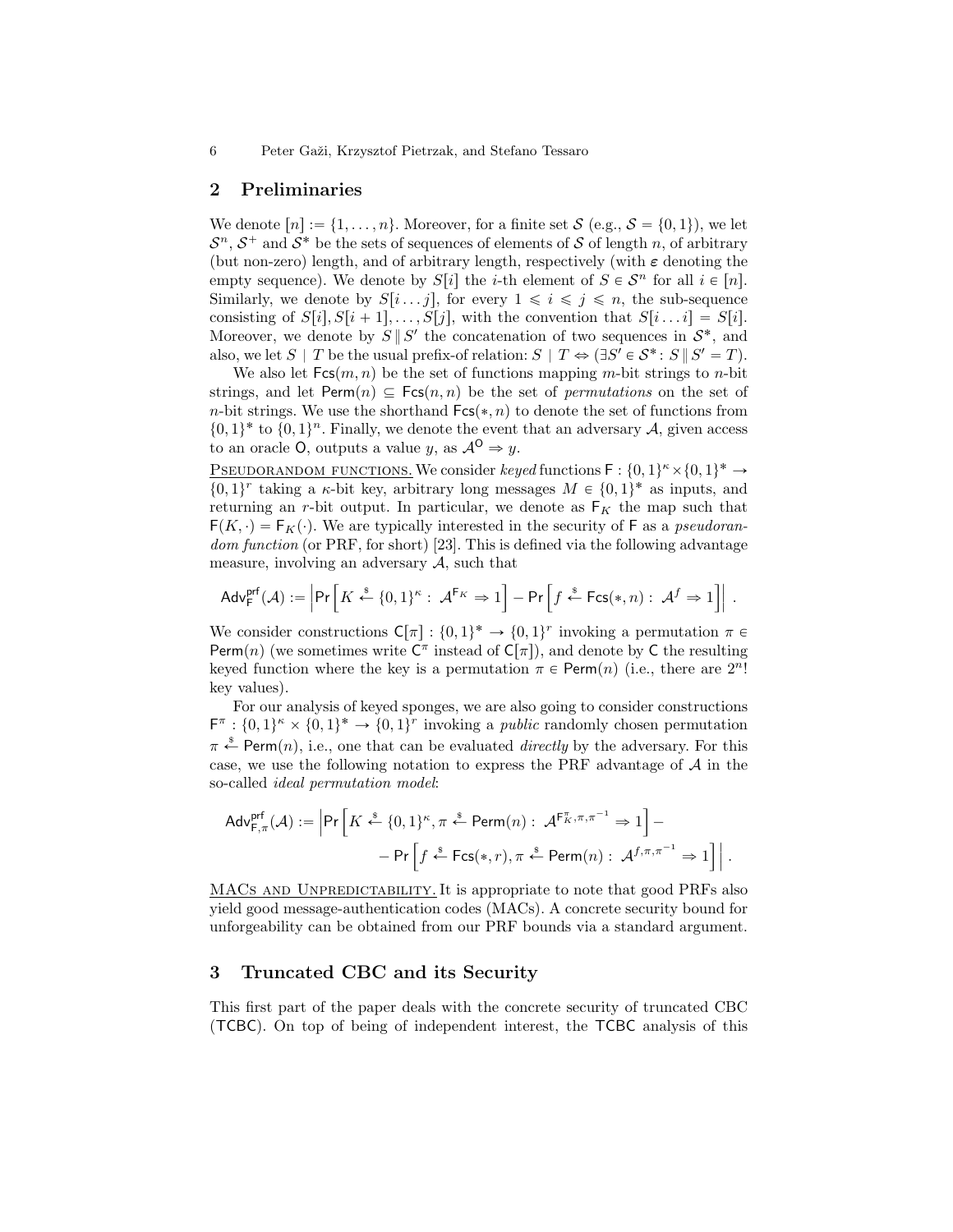

Fig. 1. Truncated CBC  $\textsf{TCBC}_{r,pad}[\pi]$ . Here,  $M[1], \ldots, M[\ell]$  are n-bit blocks resulting from applying the padding scheme pad to the input message  $M \in \{0, 1\}^*$ .

section will be instrumental to analyze the security of keyed sponges in Section 5 below. First off, our analysis of keyed sponges in the ideal permutation model will rely on a modification of the proof for TCBC. Second, our standard-model proofs for keyed sponges will directly apply the TCBC result in a black-box way. TRUNCATED CBC. We fix two parameters  $r < n$  and a *padding scheme* pad :  $\{0,1\}^* \rightarrow (\{0,1\}^n)^+$ , uniquely encoding arbitrary strings into non-empty sequences of n-bit blocks. (We are not requiring the padding to be prefix-free.) The canonical approach computes  $\text{pad}(M)$  by appending a single 1-bit to M, and then sufficiently many 0's to reach a length which is a multiple of  $n<sup>9</sup>$ 

The (plain) CBC construction for padding scheme pad, using  $\pi \in \text{Perm}(n)$ , computes  $\mathsf{CBC}^{\pi}_{\mathsf{pad}}(M)$  by first producing *n*-bit blocks  $M[1], \ldots, M[\ell] \leftarrow \mathsf{pad}(M)$ , and then outputs  $S_{\ell}$ , where

$$
S_0 \leftarrow \mathsf{IV} \,, \quad S_i \leftarrow \pi(M[i] \oplus S_{i-1}) \quad \text{for all } i = 1, \dots, \ell. \tag{1}
$$

Then, truncated CBC (or TCBC, for short) on input  $M \in \{0, 1\}^*$ , outputs the first  $r < n$  bits of CBC evaluated on input M, i.e.,

$$
\mathsf{TCBC}_{r,\mathsf{pad}}^{\pi}(M) = \left( \mathsf{CBC}_{\mathsf{pad}}^{\pi}(M) \right) [1 \dots r].
$$

Also cf. Figure 1 for a pictorial representation.

Security analysis. The following theorem characterizes the concrete PRF security of the TCBC construction in the case where  $\pi$  is randomly sampled from Perm $(n)$ . By a standard argument, this implies that TCBC is a secure PRF when  $\pi$  is instantiated with a block cipher which is secure as a pseudorandom permutation (PRP).

**Theorem 1 (Security of TCBC).** Let  $A$  be a prf-adversary making at most  $q$ queries, each of length at most  $\ell < 2^{n/4}$  n-bit blocks (after padding). Let  $\mathsf{TCBC} =$  $TCBC_{r,pad}[\pi]$  for a random permutation  $\pi \in \text{Perm}(n)$ . Then, for any  $t \geq 1$ ,

$$
\mathsf{Adv}^{\mathsf{prf}}_{\mathsf{TCBC}}(\mathcal{A}) \leqslant (6t+17)\,\frac{\ell q^2}{2^n} + \frac{8n\cdot q^2}{2^{n-r}} + \frac{8q\ell}{2^{n-r}} + \frac{2q}{2^n} + \frac{136\ell^4 q^2}{2^{2n}} + \frac{2q^{t+1}\ell^{t+1}}{2^{nt}}\ . \ \ (2)
$$

The proof of Theorem 1 is found below in Section 4, where we also give highlevel overviews of the individual components of the proof. Here, we first discuss the bound and its tightness.

<sup>9</sup> In this case,  $\mathsf{pad}(M)$  consist of  $\ell = \lceil \frac{|M|+1}{n} \rceil$  *n*-bit blocks.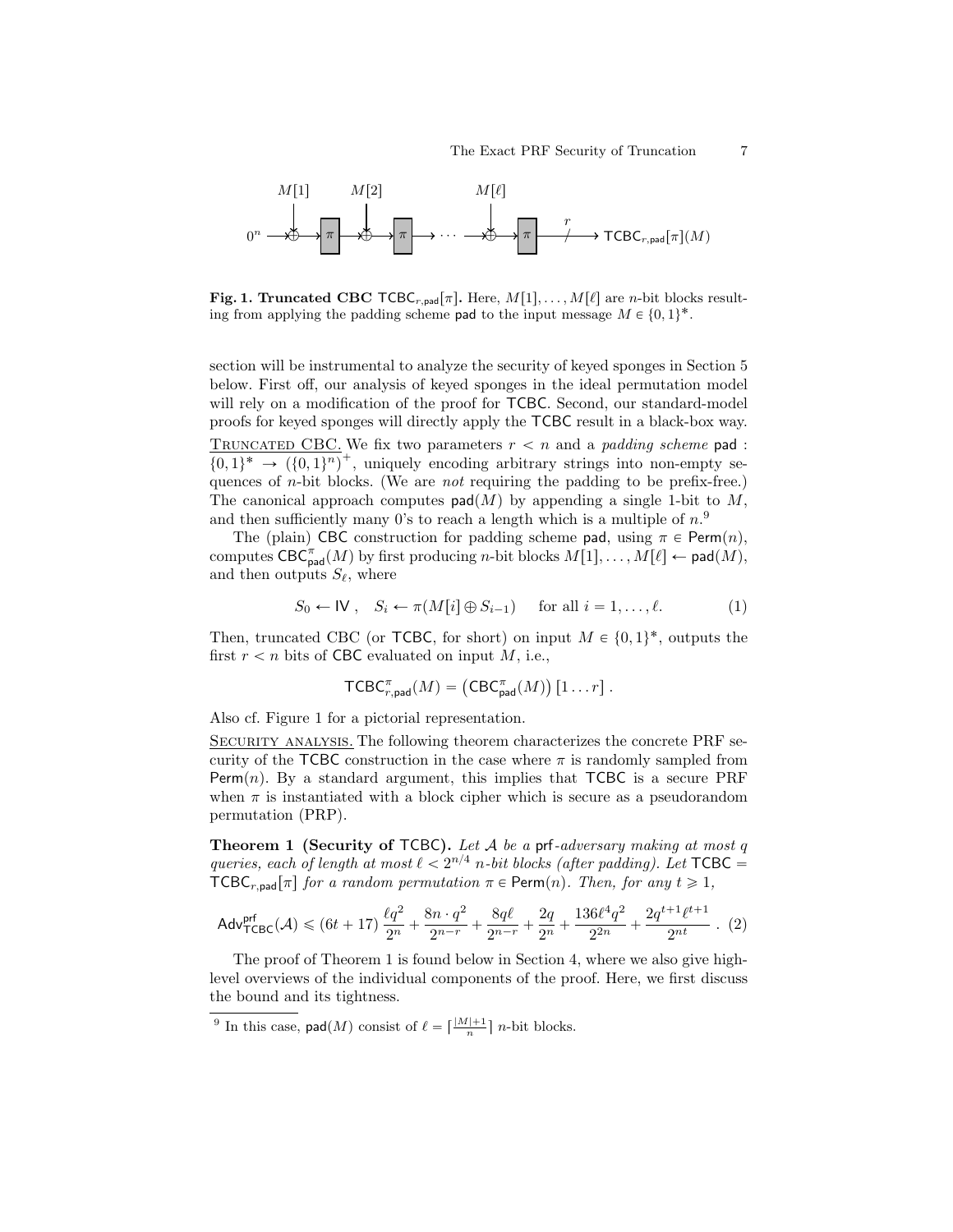DISCUSSION OF THE BOUND. First off, note that  $q < 2^{(n-r)/2}$  for the above bound to be negligible. We stress in particular that under the constraints  $\ell$  $2^{n/4}$ , the first three terms are the leading ones: Indeed,  $2q/2^n$  is always negligible if the other terms are, and the second last term is for sure negligible as long as  $\ell < 2^{n/4}$ . For the final term, note that  $q\ell < 2^{3n/4}$  for the previous terms to be negligible, and the term becomes negligible for  $t \geq 4$ .

Given this, the most important point is that when additionally  $\ell < 2^r$ , the bound is of the order  $O((q^2 + q\ell)/2^{n-r})$ , and thus only mildly depends on the length. In the full version, we also show how to break  $TCBC$  with a q-query prfadversary achieving distinguishing advantage roughly  $\Omega(q^2/2^{n-r})$ . The attack works regardless of the permutation  $\pi$  used to instantiate TCBC. Therefore, the bound is tight when additionally  $q \geq \ell$ . We leave it as an open question to determine tightness for other parameter cases.

### 4 Proof of Theorem 1

We start with the high level overview of the proof of Theorem 1, which relies on Patarin's H-coefficient technique [32], for which we give a self-contained introduction below. (The notation we use is consistent with the recent revisited version of the framework by Chen and Steinberger [14].)

Roadmap. Sections 4.1 and 4.2 first introduce the notational framework to precisely describe interactions between  $A$  and the given system – i.e., *either* TCBC[ $\pi$ ] for  $\pi \stackrel{\hspace{0.1em}\mathsf{\scriptscriptstyle\$}}{\leftarrow}$  Perm $(n)$  or a truly random function  $f \stackrel{\hspace{0.1em}\mathsf{\scriptscriptstyle\$}}{\leftarrow}$  Fcs(\*, n). Then, Section 4.3 will review the H-coefficient method, and apply it to our setting. Finally, Section 4.4 will state and explain the individual probabilistic lemmas composing the rest of the proof, and combine them into the theorem.

SIMPLIFYING ASSUMPTION. Throughout the proof, we assume that  $(1)$  A is deterministic,  $(2)$  it makes *exactly q* queries, and  $(3)$  it never repeats the same query twice. All these assumptions are without loss of generality for an informationtheoretic indistinguishability analysis, since any (possibly randomized) adversary making at most  $q$  queries can be transformed into one satisfying these constraints and achieving advantage which is at least as large.

#### 4.1 Message trees

We start by introducing some graph-theoretic concepts – the *message tree*, and its reduced version – which capture the inherent combinatorial structure of any q messages  $M_1, \ldots, M_q$  queried by the attacker, as well as the internal values computed while these messages are processed by TCBC. Then, we will put these concepts to work to define transcripts describing the adversary's interaction with either of  $TCBC$  or a random function  $f$ .

We stress that our transcripts will release more information than what is actually seen by the adversary  $\mathcal{A}$ : This information will make the proof simpler, and will not help substantially in distinguishing TCBC from random.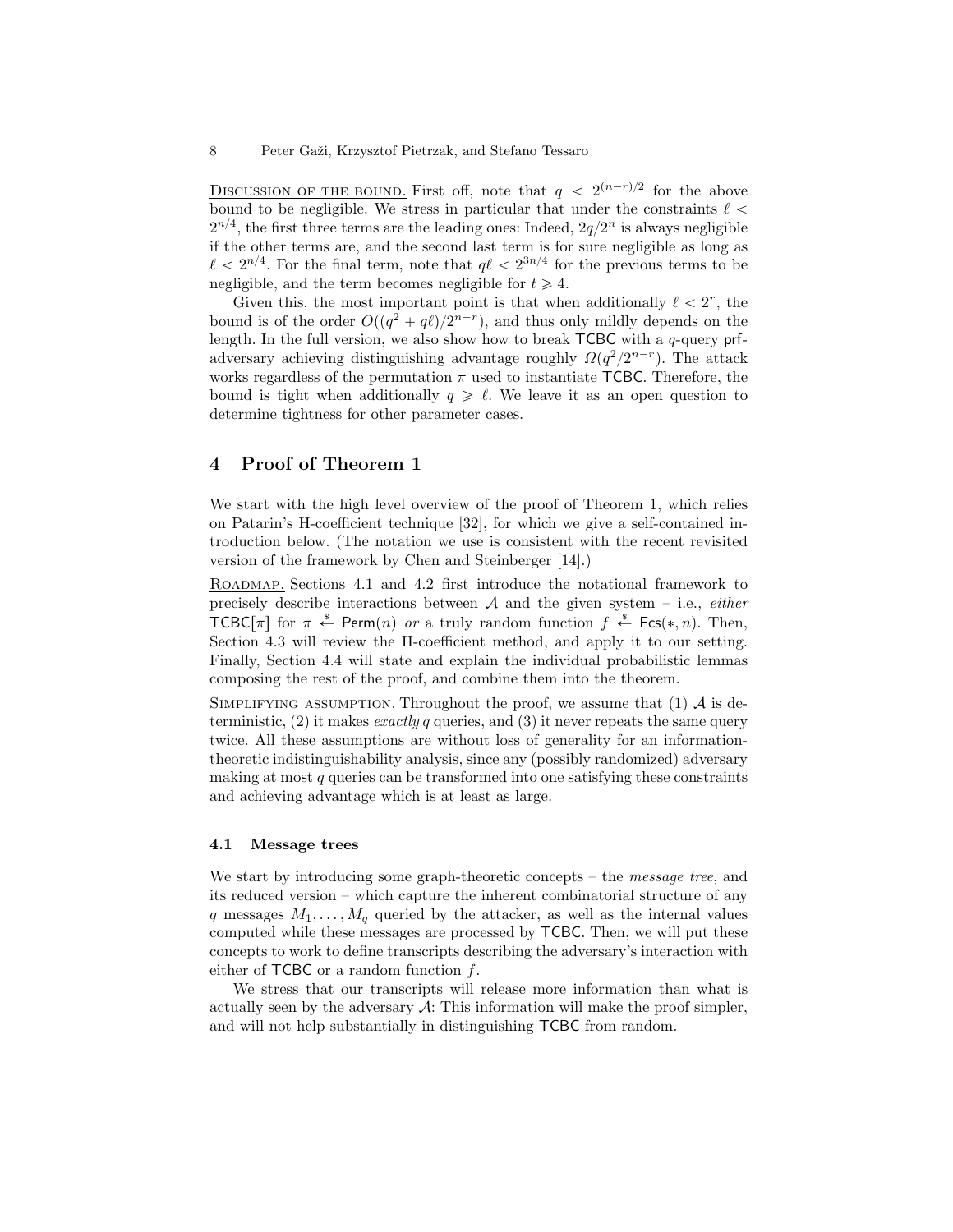

Fig. 2. (Reduced) message tree. Message tree for permutation  $\pi \in \text{Perm}(n)$  and four messages  $M_1 = 0$ ,  $M_2 = 0 \parallel 0$ ,  $M_3 = 0 \parallel 1 \parallel 1$ , and  $M_4 = 1$ , where  $b = b^n$  for  $b \in \{0, 1\}$ . The gray vertices correspond to these four messages. Labels are represented in proximity of the vertices and the edges they are assigned to (as a function of  $\pi$ ) and we let  $\lambda(\varepsilon) = 0 = \mathsf{IV}$ . The boxed labels are omitted in the reduced message tree.

THE MESSAGE TREE. Let  $q \geq 1$ ,  $\pi \in \text{Perm}(n)$ , and let  $M_1, \ldots, M_q \in (\{0, 1\}^n)^+$ represent the padded versions of the messages. These  $q$  messages induce a labeled tree  $T^{\pi}(M_1,\ldots,M_q) = (V, E, \lambda, \gamma)$  – called the *message tree*, and often simply denoted as T or  $T^{\pi}$ , whenever parameters are clear from the context – defined as follows:

- The set V of vertices of the tree is  $V :=$  $M' \in (\{0, 1\}^n)^* : \exists i \in [q] : M' \mid M_i$ , where | is the prefix-of partial ordering of strings. In particular, note that the empty string  $\varepsilon$  is a vertex.
- The set  $E \subseteq V \times V$  of edges is  $E := \{(M, M') : \exists m \in \{0, 1\}^n : M' = M \, \| \, m\}.$
- We label vertices and edges recursively. Concretely, we define  $\lambda: V \to \{0, 1\}^n$ and  $\gamma : E \to \{0, 1\}^n$ . We start with  $\lambda(\varepsilon) = \mathsf{IV}$ . Then, for every vertex  $M \parallel m \in V$  where  $M \in V$  and  $m \in \{0, 1\}^n$ , we set

$$
\lambda(M\,\|\,m)=\pi(\lambda(M)\oplus m)\ .
$$

Moreover, we let  $\gamma((M, M || m)) = \lambda(M) \oplus m$ .

An example of a message tree is given in Figure 2. Note that the vertex labels  $\lambda(M)$  are exactly the values of CBC $\lceil \pi \rceil(M)$  while the edge labels correspond to the inputs on which  $\pi$  is invoked. Strictly speaking, edge labels are redundant as they can be reconstructed from the vertex labels and  $V$ , but their explicit definition will occasionally simplify descriptions.

For every vertex  $M \in V$  (where possibly  $M \notin \{M_1, \ldots, M_q\}$ ), we let  $\mathcal{M}_M$  be the set of *n*-bit blocks m such that  $(M, M || m) \in E$  and  $D_M = |M_M|$  be the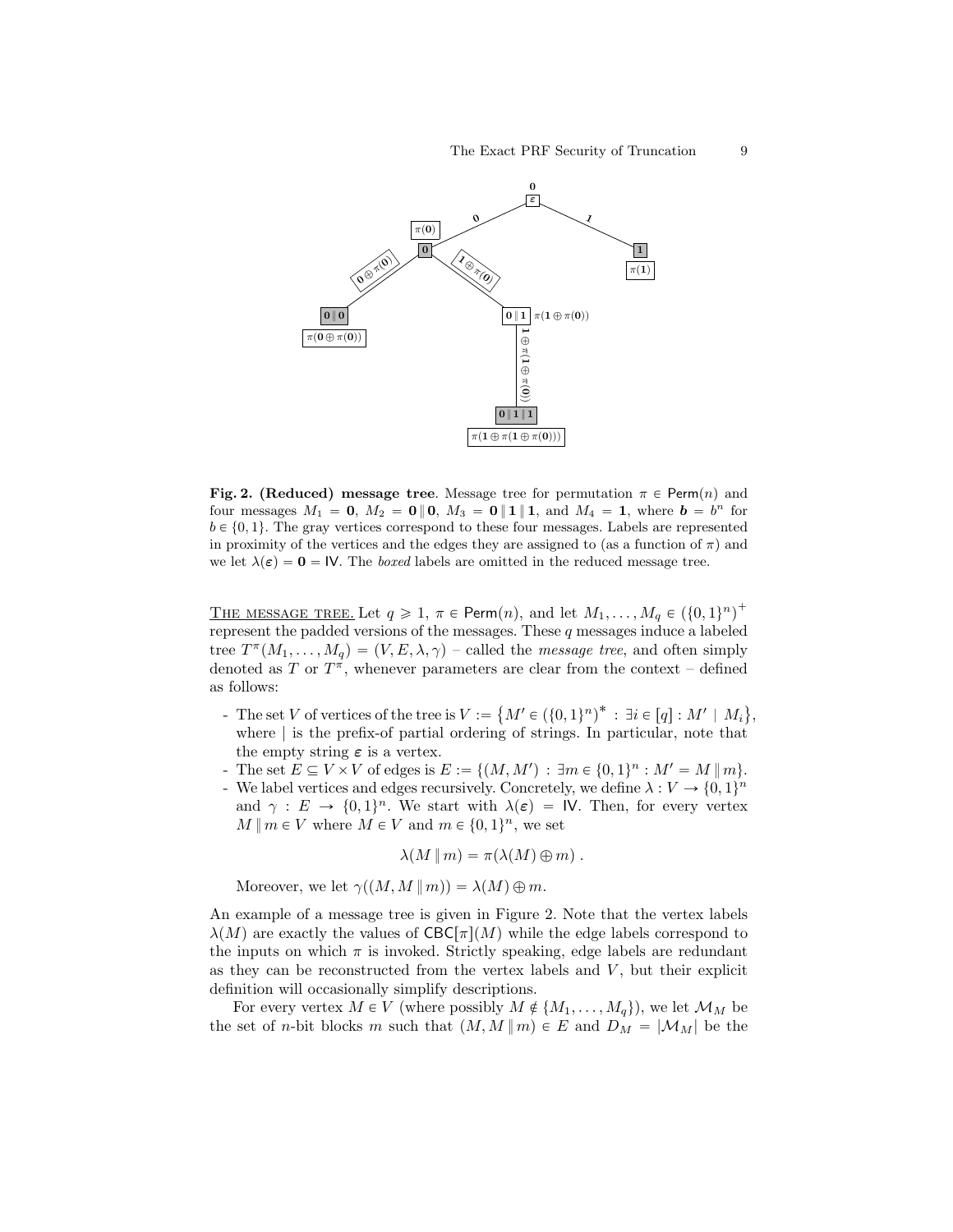out-degree of vertex M. It is convenient to denote  $D_i = D_{M_i}$  and  $\mathcal{M}_i = \mathcal{M}_{M_i}$ for all  $i \in [q]$ . A very useful fact we repeatedly use below is that

$$
\sum_{i=1}^{q} D_i < q \tag{3}
$$

This is because every edge  $(M_i, M_i || m)$  can be uniquely mapped to the shortest message  $M_i$  such that  $M_i || m$  is a prefix of  $M_i$ .

THE REDUCED MESSAGE TREE. An abridged version of the above tree, called the reduced message tree and denoted  $\overline{T}^{\pi} = \overline{T}^{\pi}(M_1, \ldots, M_q)$ , will be used in the definition of transcripts below. In particular,  $\overline{T}^{\pi}$  is obtained from  $T^{\pi}(M_1, \ldots, M_q) =$  $(V, E, \lambda, \gamma)$  as follows. First, we check whether the following condition is true for the given labels  $\lambda$  and  $\gamma$ , and if so, we let  $\overline{T}^{\pi} = \star$ :

- There exists  $i \in [q]$  and  $M \in V \setminus \{M_i\}$  such that  $\lambda(M_i) = \lambda(M)$ ; or
- For some  $i \in [q]$  and  $m \in \mathcal{M}_i$ , there exists  $M \in V \setminus \{M_i \mid m\}$  such that  $\lambda(M_i || m) = \lambda(M).$

This condition is met when a label of an actual message in  $\{M_1, \ldots, M_q\}$ , or of one of its successor vertices, collides with some other label. (Labels not associated with messages are allowed to collide with each other.)

If the above condition is not true, we are going to selectively delete some labels from T (setting them to  $\perp$ ) to obtain a new vertex- and edge-labeled tree, which is the value taken by  $\overline{T}$ . Specifically,

- For all  $i \in [q]$ , we let  $\lambda(M_i) = \bot$ .
- For all  $i \in [q]$  and all  $m \in \mathcal{M}_i$ , we let  $\gamma(M_i, M_i || m) = \bot$ .

In other words, we remove the information necessary to recover the values  $\lambda(M_i)$ for all  $i \in [q]$ .<sup>10</sup>

In Figure 2, we explicitly show what is omitted when computing the reduced message tree in the case where the tree is not reduced to equal  $\star$ .

#### 4.2 Interactions and transcripts

We call a sequence of query/answer pairs  $(M_1, Y_1), \ldots, (M_q, Y_q)$  valid if the adversary A asks indeed queries  $M_1, \ldots, M_q$  when fed with answers  $Y_1, \ldots, Y_q$  to its queries. (Since  $A$  is deterministic, the first query  $M_1$  only depends on  $A$ , the second query only depends on  $A$  and the first answer  $Y_1$ , etc..) Moreover, a valid transcript has the form

$$
\tau = ((M_1, Y_1), \ldots, (M_q, Y_q), \overline{T}^{\pi}(M_1, \ldots, M_q)),
$$

where  $(M_1, Y_1), \ldots, (M_q, Y_q)$  is valid,  $\pi : \{0, 1\}^n \to \{0, 1\}^n$  is a permutation, and  $\overline{T}^{\pi}(M_1, \ldots, M_q)$  is the reduced message tree for  $M_1, \ldots, M_q$  with respect to  $\pi$ .

<sup>&</sup>lt;sup>10</sup> Note, however, that some information about these values can be deduced from the rest of the labels using the fact that  $\pi$  is a permutation. As we will implicitly see below, this information is irrelevant.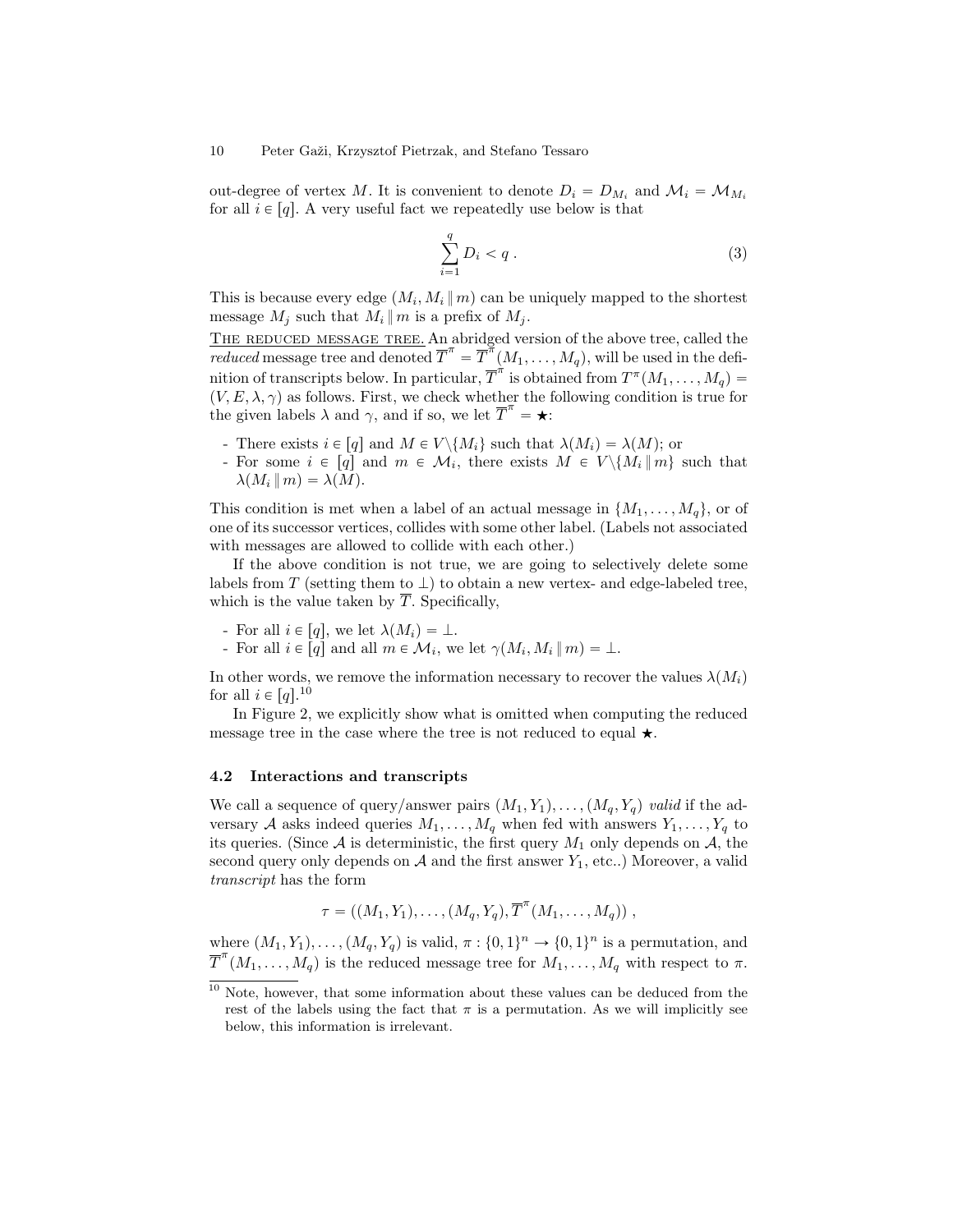We differentiate between the ways in which such valid transcripts are generated in the real and in the ideal worlds, respectively, by defining corresponding distributions  $T_{\text{real}}$  and  $T_{\text{ideal}}$  over the set of valid transcripts:

**Real world.** The transcript  $T_{\text{real}}$  for the adversary  $A$  is obtained by sampling  $\pi \overset{\hspace{0.1em}\mathsf{\scriptscriptstyle\$}}{\leftarrow}$  Perm $(n),$  and letting

$$
\mathsf{T}_{\mathsf{real}} = ((M_1, Y_1), \dots, (M_q, Y_q), \overline{T}^\pi(M_1, \dots, M_q)),
$$

where we execute A, which asks queries  $M_1, \ldots, M_q$  answered with  $Y_i =$  $\mathsf{TCBC}[\pi](M_i)$  for all  $i \in [q]$ , and we let  $\overline{T}^{\pi}(M_1, \ldots, M_q)$  be the corresponding reduced message tree. Note that because  $A$  is fixed and deterministic, T<sub>real</sub> only depends on  $\pi$ , and thus we occasionally write  $T_{real}(\pi)$  for the corresponding map.

**Ideal world.** The transcript  $T_{ideal}$  for the adversary A is obtained similarly to the above. However, here we sample *both* a random permutation  $\pi \stackrel{\$}{\leftarrow}$ Perm $(n)$  and q independent random values  $Y_1, \ldots, Y_q \stackrel{\text{d}}{\leftarrow} \{0, 1\}^r$ , and let

$$
\mathsf{T}_{\mathsf{ideal}} = \mathsf{T}_{\mathsf{ideal}}(Y_1, \ldots, Y_q, \pi) = ((M_1, Y_1), \ldots, (M_q, Y_q), \overline{T}^\pi(M_1, \ldots, M_q)) \ ,
$$

where  $M_1, \ldots, M_q$  are the queries asked when executing A and answering each query  $M_i$  with  $Y_i$ , for all  $i \in [q]$ . We stress that here we are *augmenting* the ideal world with an additional *independent* random permutation  $\pi$  which does not actually exist in the original prf distinguishing game. This is in order to make real- and ideal-world transcripts alike. In particular, the tree  $\overline{T}^{\pi}$  is generated according to the permutation  $\pi$ .

Note that the range of  $T_{\text{real}}$  is included in the range of  $T_{\text{ideal}}$  by definition, and that the range of  $T_{ideal}$  is easily seen to contain all valid transcripts.

#### 4.3 The "H-Coefficient Method": Good and bad transcripts

We upper bound the advantage  $\mathcal A$  in distinguishing TCBC[ $\pi$ ] for  $\pi \stackrel{\hspace{0.1em}\mathsf{\scriptscriptstyle\$}}{\leftarrow}$  Perm $(n)$ from a random function using the statistical distance of the transcripts, i.e.,

$$
\mathsf{Adv}^{\mathsf{prf}}_{\mathsf{TCBC}}(\mathcal{A}) \leqslant \mathsf{SD}(\mathsf{T_{\mathsf{real}}},\mathsf{T_{\mathsf{ideal}}}) = \frac{1}{2}\sum_{\tau} \left|\mathsf{Pr}\left[\mathsf{T_{\mathsf{real}}} = \tau\right] - \mathsf{Pr}\left[\mathsf{T_{\mathsf{ideal}}} = \tau\right]\right|\ ,\quad \ (4)
$$

where the sum is over all valid transcripts. This is because a distinguisher for  $T_{\text{real}}$  and  $T_{\text{ideal}}$ , whose optimal advantage is exactly  $SD(T_{\text{real}}, T_{\text{ideal}})$ , can always output the same decision bit as  $A$ , ignoring any extra information provided by the transcript.

To this end, we are going to use Patarin's H-coefficient method [32], recently revisited in [14]. Concretely, this means that we need to partition the set of possible transcripts into good transcripts GT and bad transcripts BT to enable effective usage of the following lemma.

**Lemma 1 (The H-Coefficient Method).** Let  $\delta, \varepsilon \in [0, 1]$  be such that: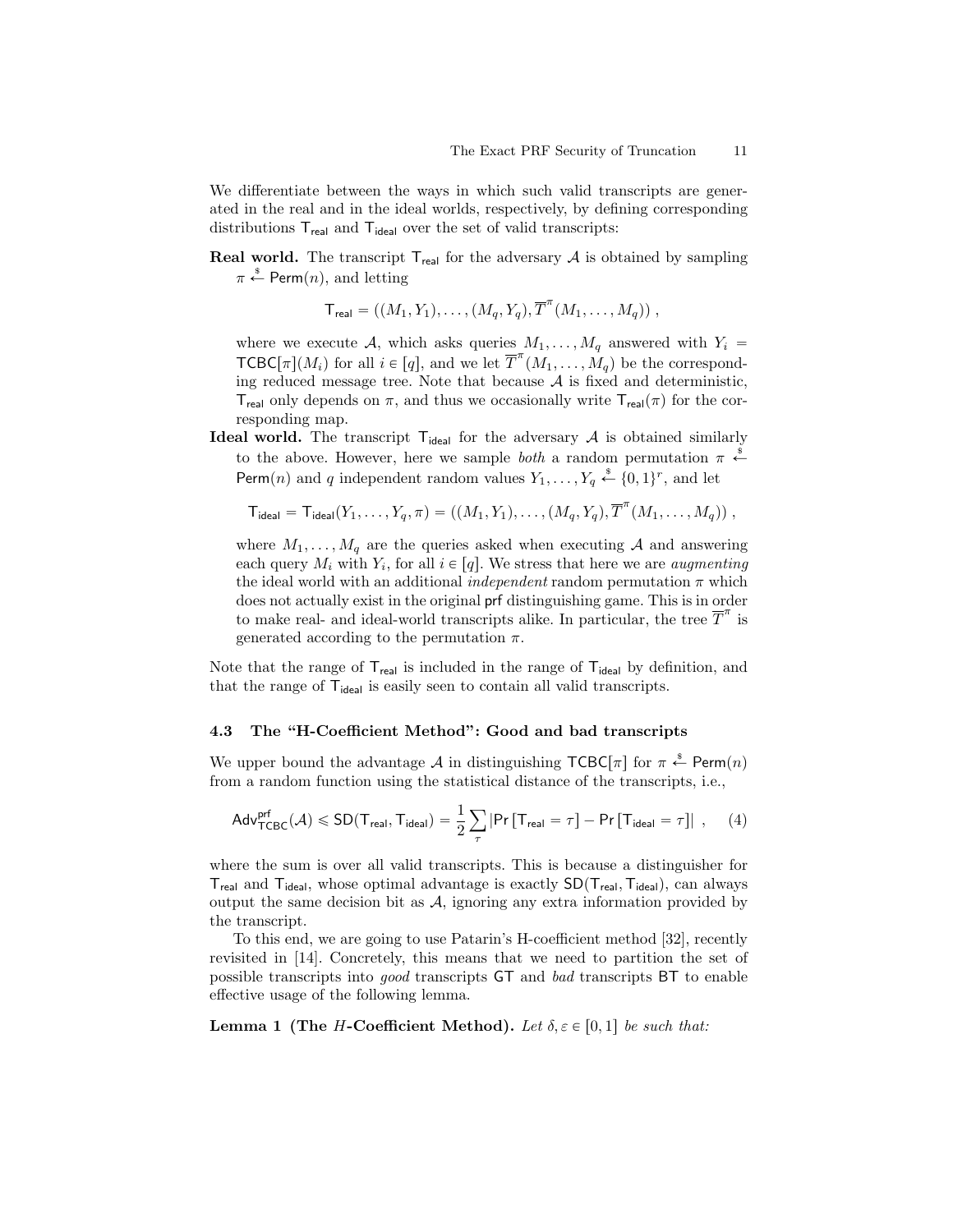- (a) Pr  $[T_{ideal} \in BT] \leq \delta$ .
- (b) For all  $\tau \in GT$ ,  $\frac{\Pr[T_{\text{real}} = \tau]}{\Pr[T_{\text{ideal}} = \tau]} \geq 1 \varepsilon$ .

Then,  $\mathsf{Adv}^{\mathsf{prf}}_{\mathsf{TCBC}}(\mathcal{A}) \leqslant SD(\mathsf{T_{\mathsf{real}}},\mathsf{T_{\mathsf{ideal}}}) \leqslant \varepsilon + \delta$ .

More verbally, we require that with very high probability (i.e.,  $1-\delta$ ) a generated transcript in the ideal world is going to be in GT, and moreover, for each such good transcript, the probabilities that it occurs in the real and in the ideal worlds are roughly the same, i.e., at most a multiplicative factor  $1 - \varepsilon$  apart.

TRANSCRIPT-DEPENDENT QUANTITIES. Concretely, a transcript  $\tau$  will be defined as "good" if the associated reduced message tree  $\overline{T} = (V, E, \gamma, \lambda)$  is not  $\star$  and not "too degenerate". This requires introducing two relevant quantities. Before doing so, however, we first note that  $\overline{T}$  defines a partial permutation  $\overline{\pi}$ on the *n*-bit strings such that  $\overline{\pi}(\gamma(e)) = \lambda(v)$  for every edge e with end-node v with  $\gamma(e), \lambda(v) \neq \bot$ , and  $\overline{\pi}(x) = \bot$  for all other inputs.

We will make use of the following quantities, which connect the outputs  $Y_1, \ldots, Y_q$  with  $\overline{T}$ .

**Definition 1.** Let  $\tau = ((M_1, Y_1), \ldots, (M_q, Y_q), \overline{T} = (V, E, \gamma, \lambda))$  be a valid transcript with associated partial permutation  $\bar{\pi}$ . Then, for all  $i \in [q]$  we define:

 $N_i^{(1)}(\tau)$  is the number of  $x \in \{0, 1\}^n$  with  $\overline{\pi}(x) \neq \bot$  and  $\overline{\pi}(x)[1 \dots r] = Y_i$ . -  $N_i^{(2)}(\tau)$  is defined as

 $N_i^{(2)}(\tau) := |\{z \in \{0,1\}^n : z[1 \dots r] = Y_i \land \exists e \in E, m \in \mathcal{M}_i : \gamma(e) = z \oplus m\}\}|.$ 

Moreover, for  $a \in \{1, 2\}$ , let  $N^{(a)} = \sum_{i=1}^{q}$  $_{i=1}^{q} N_i^{(a)}$ . If  $\overline{T} = \bigstar$ , then these values are set to 0.

Let us give some intuition on how the above quantities behave for an ideal-world transcript. Note that  $\bar{\pi}$  is defined on at most  $q \cdot \ell$  values, and the value  $\bar{\pi}(x)$ , when first defined, is obtained by sampling a (nearly) uniform random  $n$ -bit string. Thus the expectation of  $N_i^{(1)}$  is roughly  $q\ell/2^r$ , and in turn,  $N^{(1)}$  should be roughly  $q^2\ell/2^r$ .

Also, note that  $N_i^{(2)}$  is the number of *n*-bit strings z which are consistent with  $Y_i$  in their first r bits which have additionally the property that for some message block  $m \in \mathcal{M}_i$ ,  $z \oplus m$  is the (non- $\perp$ ) label of an edge in the reduced message tree. Here, the intuition is that every edge label  $\gamma(e)$  in the partial tree is uniform (this won't be quite true, but let us assume it is), and therefore the expectation of  $N_i^{(2)}$  should be (roughly)  $D_i q \ell / 2^r$ , and thus, the expectation of expectation of  $N_i^{2}$  should be (roughly)  $D_i q \ell / 2$ , and  $N^{(2)}$  should also be roughly  $q^2 \ell / 2^r$ , using  $\sum_i D_i \leq q$ .

GOOD TRANSCRIPTS. We require that in a good transcript  $\tau$  the actual values of  $\overline{N^{(1)}$  and  $N^{(2)}$  are not too far off their (heuristic) expected values we mentioned above. Moreover, we also want that the reduced message tree is not degenerate, i.e., even though we can't see them, we want the guarantee that the labels of the actual messages (and their successors) are unique – the failure to satisfy this would be signalled by  $\overline{T} = \star$  by definition.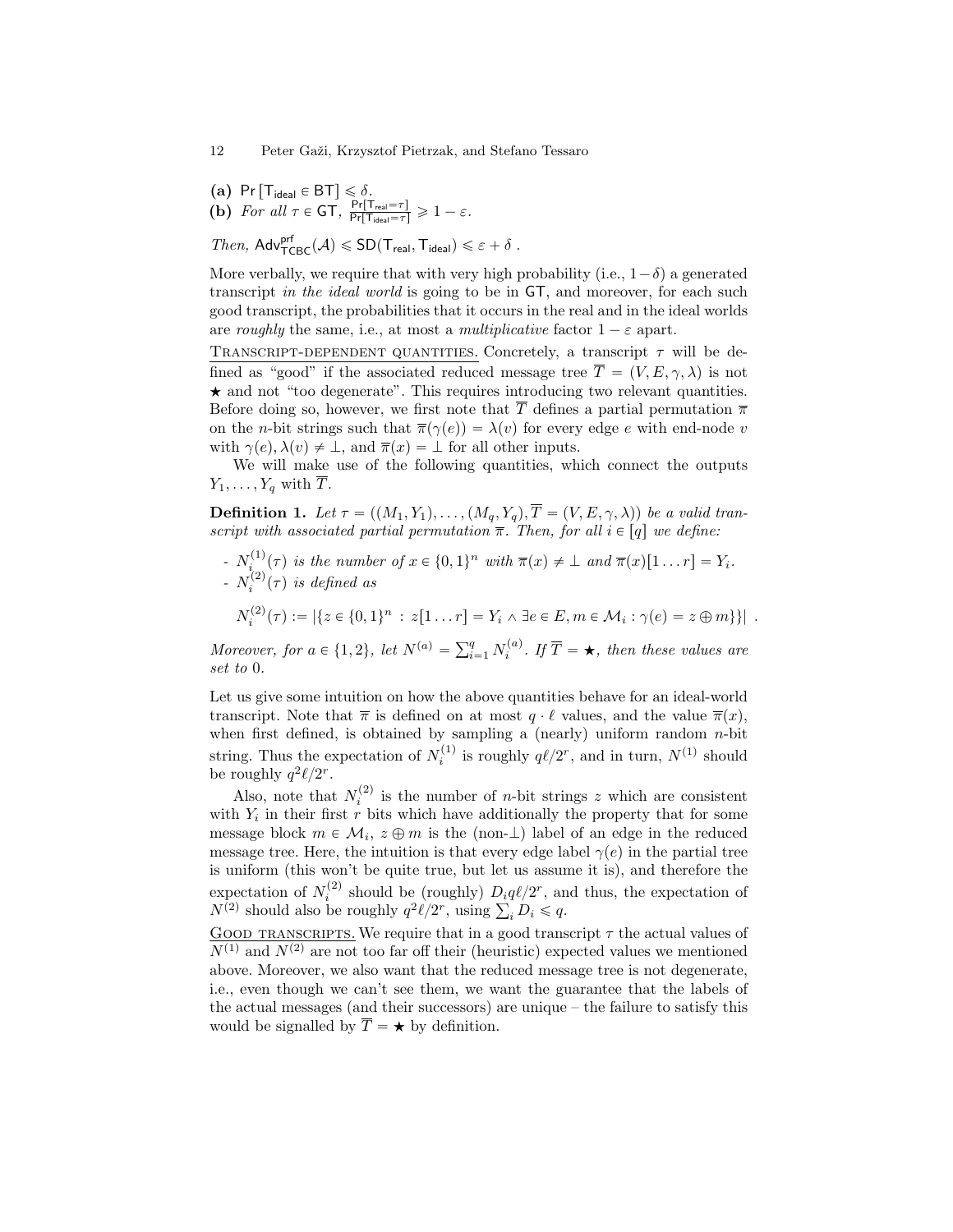**Definition 2 (Good Transcripts).** Let  $\tau = ((M_1, Y_1), \ldots, (M_q, Y_q), T)$  be a valid transcript. We say that the transcript is good (and thus  $\tau \in \mathsf{GT}$ ) if the following properties are true (for  $t \geq 1$  as in the theorem statement):

 $(1)$   $\overline{T} \neq \bigstar$ . (2)  $N^{(1)}(\tau) \leq 3q (qt\ell/2^r + n).$ (3)  $N^{(2)}(\tau) \leq (2n+1)q^2 + (3t+1)q^2\ell/2^r + 8q^2\ell^4/2^{n+r}.$ 

We denote as GT the set of all good transcripts, and BT the set of all bad transcripts, i.e., transcripts which can possibly occur (i.e., they are in the range of  $T_{ideal}$ ) and are not good. More specifically, we denote by  $BT_i$  the set of all bad transcripts that do not satisfy the *i*-th property in the definition of a good transcript above hence  $\overline{PT}$   $\overline{LT}$   $\overline{PT}$ transcript above, hence we have  $BT = \bigcup_{i=1}^{3} BT_i$ .

#### 4.4 High-level lemmas and putting pieces together

BOUNDING THE RATIO. In Section 4.5 below, we are going to prove the following lemma.

**Lemma 2.** For all good transcripts  $\tau \in \mathsf{GT}$ ,

$$
\frac{\Pr[T_{\text{real}}=\tau]}{\Pr[T_{\text{ideal}}=\tau]} \geq 1 - \left(\frac{N^{(1)} + N^{(2)}}{2^{n-r}} + \frac{2q^2}{2^{n-r}}\right) \,. \tag{5}
$$

Bounding probability of bad transcripts.We now upper bound the probabilities that a transcript sampled according to  $T_{ideal}$  is bad via the following lemmas, proved in the full version [22] for lack of space.

Lemma 3 (Bad-Transcript Analysis for BT<sub>1</sub>).  $\mathsf{Pr}[\mathsf{T}_{\mathsf{ideal}}\in \mathsf{BT}_1] \leqslant 16\ell q^2/2^n + 1$  $128\ell^4q^2/2^{2n}$ .

Lemma 4 (Bad-Transcript Analysis for  $BT_2$ ). For  $t \geq 1$  as in the theorem statement,  $Pr[BT_2] \leq q/2^n + (q \cdot \ell)^{t+1}/2^{nt}$ .

Lemma 5 (Bad-Transcript Analysis for  $BT_3$ ). For all  $t \geq 1$  as in the theorem statement,  $Pr[BT_3] \leq q/2^n + 8q\ell/2^{n-r} + (q \cdot \ell)^{t+1}/2^{nt}$ .

The proof of Lemma 3 above uses and extends techniques inherited from the work of [6] and in particular their analysis of prefix-free CBC. The proof requires some extra work, since we are considering non-prefix free messages.

One would expect that the proofs of Lemma 4 and 5 follow by application of a simple Chernoff-like argument. Unfortunately, more work is required: First off, the sampled values are not uniform, but only close to uniform. But more importantly, Lemma 5 requires to prove a concentration bound on a series of random variables (the edge labels) which are defined adaptively by an iterative process when computing the reduced message tree. Our technique will essentially show that most of the edge labels will exhibit a high degree of independence, and only a small number of them will be defined by "recycled values" when generating the tree.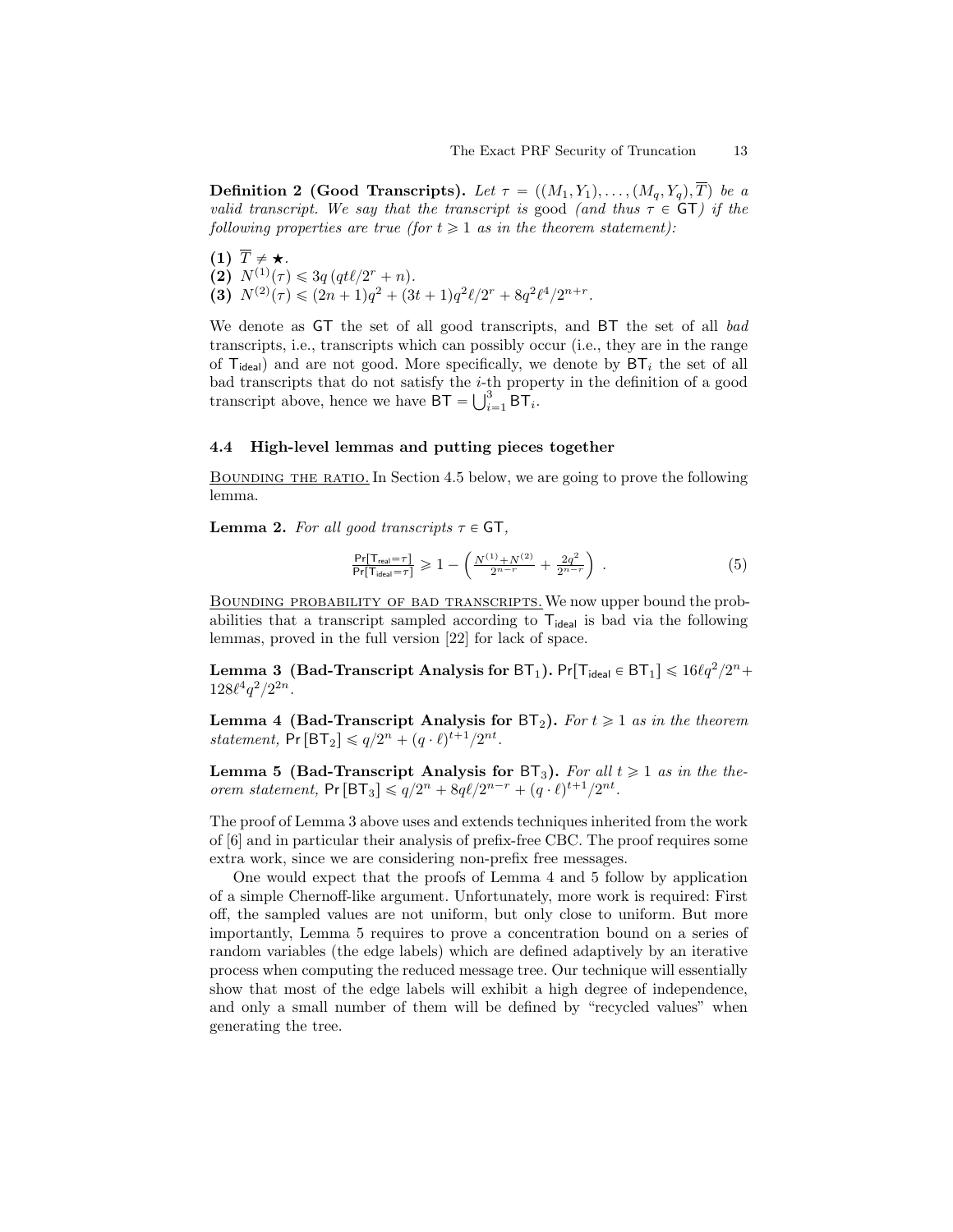COMBINING PIECES. Therefore, we can apply Lemma 1 using  $\varepsilon$  and  $\delta$  extracted from the above lemmas. In particular,

$$
\varepsilon = \frac{N^{(1)} + N^{(2)}}{2^{n-r}} + \frac{2q^2}{2^{n-r}} \leq \frac{(6t+1)\ell q^2}{2^n} + \frac{8nq^2}{2^{n-r}} + \frac{8q^2\ell^4}{2^{2n}},
$$

and

$$
\delta = \frac{2q}{2^n} + \frac{8q\ell}{2^{n-r}} + \frac{16\ell q^2}{2^n} + \frac{128\ell^4 q^2}{2^{2n}} + 2\frac{(q \cdot \ell)^{t+1}}{2^{nt}}.
$$

In particular, we simplify

$$
\varepsilon + \delta \leq (6t + 17) \frac{\ell q^2}{2^n} + \frac{8n \cdot q^2}{2^{n-r}} + \frac{8q\ell}{2^{n-r}} + \frac{2q}{2^n} + \frac{136\ell^4 q^2}{2^{2n}} + \frac{2q^{t+1}\ell^{t+1}}{2^{nt}}.
$$

#### 4.5 Lower bounding the probability ratio (Proof of Lemma 2)

We fix a good transcript  $\tau = ((M_1, Y_1), \ldots, (M_q, Y_q), \overline{T}) \in \mathsf{GT}$ , where  $\overline{T}$  =  $(V, E, \lambda, \gamma) \neq \star$ . To start with, we define the set  $\Omega[\tau]$  of  $\pi$ 's consistent with  $\tau$  in the real world, i.e.,

$$
\Omega[\tau] := \{ \pi \in \text{Perm}(n) : T_{\text{real}}(\pi) = \tau \} .
$$

Moreover, let  $\Omega'[\tau]$  be the set of permutations  $\pi$  which are consistent with the labels of the reduced message tree  $\overline{T}$ , however  $\mathsf{TCBC}^{\pi}(M_i)$  does not need to equal  $Y_i$  for all i. More formally,

$$
\Omega'[\tau] := \left\{ \pi \in \text{Perm}(n) : \overline{T}^{\pi}(M_1, \ldots, M_q) = \overline{T} \right\} .
$$

Now, we define

$$
\overline{p}(\tau) := \frac{|\Omega[\tau]|}{|\Omega'[\tau]|} = \Pr\left[\pi \stackrel{s}{\leftarrow} \Omega'[\tau] : \pi \in \Omega[\tau]\right].
$$

This is the probability that a random permutation  $\pi$  consistent with the constraints on the *reduced* message tree also yields  $\mathsf{TCBC}^{\pi}(M_i) = Y_i$  for all  $i \in [q]$ .<sup>11</sup> The following claim will reduce lower bounding the probability ratio to lower bounding  $\bar{p}(\tau)$  for  $\tau \in \mathsf{GT},$  and its proof is omitted here.

Claim (1). For all good transcripts  $\tau \in GT$ ,  $\frac{\Pr[T_{\text{real}} = \tau]}{\Pr[T_{\text{ideal}} = \tau]} = 2^{r \cdot q} \cdot \bar{p}(\tau)$ .

It is easy to see that the ordering of  $(M_1, Y_1), \ldots, (M_q, Y_q)$  does not affect  $\overline{p}(\tau)$ , and we therefore assume without loss of generality that it is prefix-preserving, i.e., if  $M_i \mid M_j$ , then  $i < j$ . Let  $e_i$  be the edge leading to  $M_i$ .

To study  $\bar{p}(\tau)$ , we consider an *iterative process* where we extend  $\bar{\pi}$  defined by  $\overline{T}$  as above, setting the values of  $\overline{\pi}(\gamma(e_i)) = \lambda(M_i)$  for  $i = 1, \ldots, q$  one after the other in this order. Moreover, upon setting  $\lambda(M_i) = \overline{\pi}(\gamma(e_i)) \leftarrow Z_i$ , for all  $m \in \mathcal{M}_i$ , we do the following:

<sup>&</sup>lt;sup>11</sup> Note that sampling such a  $\pi$  is *not* the same as sampling a random  $\pi$  which is consistent with  $\bar{\pi}$ . The latter may allow for some permutations which are not possibly generating a message tree which can be reduced to  $\overline{T}$ .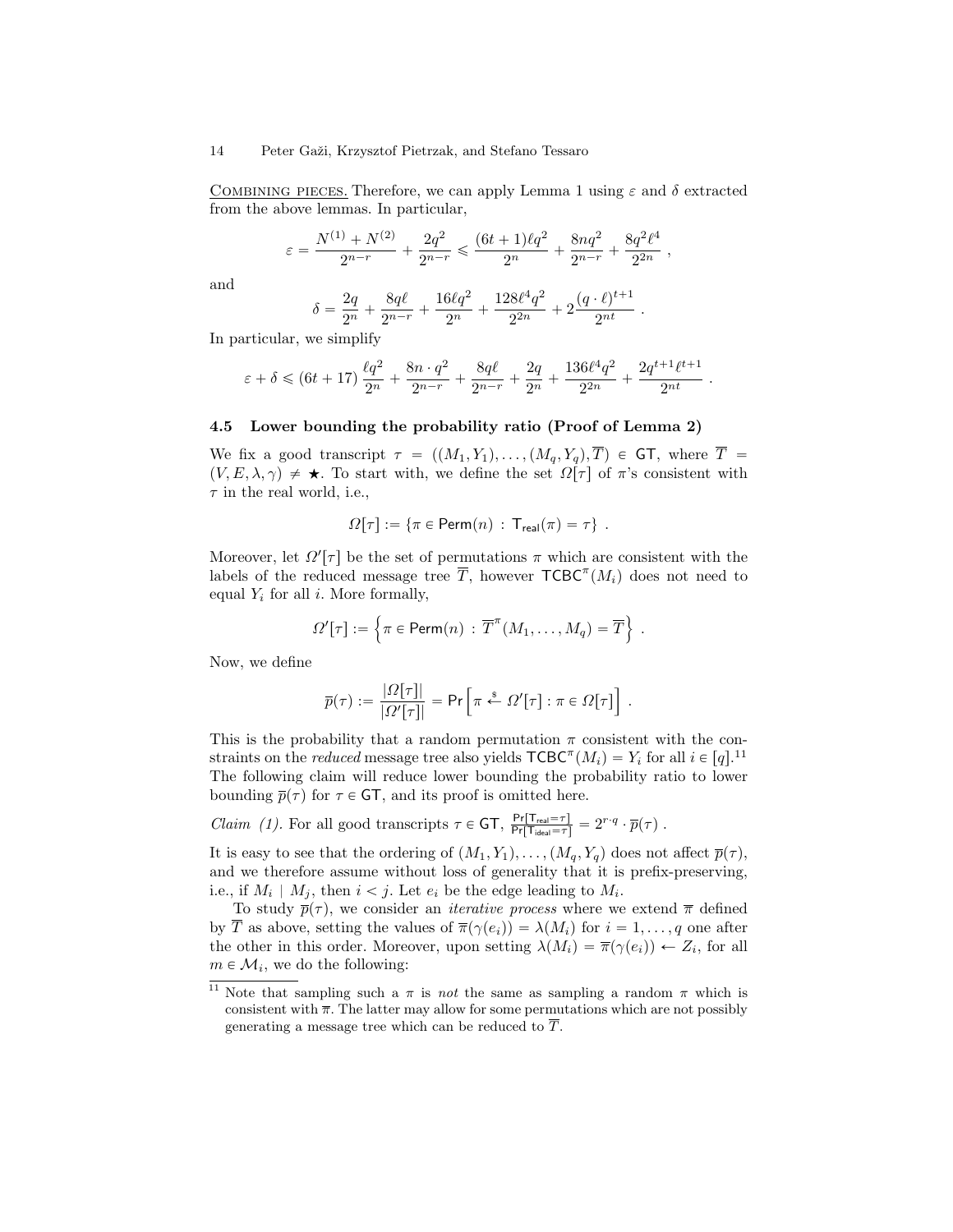- We set  $\gamma(M_i, M_i || m) \leftarrow Z_i \oplus m$
- If we know the value  $\lambda(M_i || m)$ , we set  $\overline{\pi}(Z_i \oplus m) \leftarrow \lambda(M_i || m).^{12}$

Note that depending on the choice of the  $Z_i$ 's, the resulting  $\bar{\pi}$  may or may not be a partial permutation, or we may overwrite values, etc. We will of course be only interested in sequences of  $Z_i$ 's which maintain the permutation property.

To this end, let  $\mathcal{L} = \mathcal{L}(\overline{T}, (M_1, Y_1), \ldots, (M_q, Y_q))$  be the set of sequences  $(z_1, \ldots, z_q)$  of distinct q values such that  $z_i[1 \ldots r] = Y_i$  for all  $i \in [q]$  and when assigning  $\lambda(M_i) \leftarrow z_i$  for all  $i \in [q]$  in the above process, at the end of the process the labels  $\lambda(M_i) = z_i$  are unique (i.e., no other vertex has the same label) and moreover, for all  $i \in [q]$  and all  $m \in \mathcal{M}_i$ , we also have that  $\lambda(M_i || m)$  is a unique label.

The following claim is proved in the full version [22] and reduces the problem of lower bounding  $\bar{p}(\tau)$  to that of lower bounding the size of  $\mathcal{L}$ .

*Claim (2)*. For all good transcripts  $\tau \in \mathsf{GT}, \overline{p}(\tau) \geq \frac{|\mathcal{L}|}{2^{n_q}}$ .

THE LOWER BOUND ON  $|\mathcal{L}|$ . Here, to lower bound  $|\mathcal{L}|$ , we go through the above process, and assuming  $z_1, \ldots, z_{i-1}$  have been fixed, we see how many ways we still have to fix  $z_i$  satisfying the invariant that it is still possible to reach sequence  $(z_1, \ldots, z_q) \in \mathcal{L}$ . In particular, at every step, we are going to exclude values  $z_i$ with the following properties:

- $(1)$   $z_i[1 \dots r] \neq Y_i$
- (2) There exists  $1 \leq j \leq i$  such that  $z_j = z_i$ .
- (3) There exists  $M \notin \{M_1, \ldots, M_q\}$  with  $\lambda(M) = z_i$ .
- (4) There exists  $1 \leq j \leq i$ ,  $m' \in \mathcal{M}_j$ ,  $m \in \mathcal{M}_i$  such that  $m \oplus z_i = m' \oplus z_j$ .
- (5) There exists a *n*-bit value  $m \in \mathcal{M}_i$  and an edge  $e \in E$  with tail node not in  $\{M_1, \ldots, M_q\}$  such that  $\gamma(e) = z_i \oplus m$ .

It is clear that we reach a sequence in  $\mathcal L$  if at every step we pick a non-excluded value. In particular, note that  $(4)$  and  $(5)$  are necessary for us to ensure that the edge labels leading to successor vertices of  $M_i$  are fresh, which is necessary to ensure that the sequence is in  $\mathcal{L}$ .

Now, for every i, note that due to condition (1) there are initially  $2^{n-r}$ possible values for  $z_i$ , i.e., all strings with the first r bits equal to  $Y_i$ . However, we need to remove all strings satisfying any of  $(2)-(5)$  above. These can be counted as follows:

- (2) There are at most  $i \leq q$  such values.
- (3) In order for M to be such that  $\lambda(M) = z_i$ , we need to have  $\lambda(M)[1 \dots r] =$  $Y_i$ , but we know that there are at most  $N_i^{(1)}$  such vertices by definition.
- (4) Note that for every  $j \in [i-1]$ , there are exactly  $D_j$  possible values  $m' \in \mathcal{M}_j$ which can be combined with a value  $m \in \mathcal{M}_i$  (there are  $D_i$  of those) to get a possible "forbidden" value  $z_i = z_j \oplus m \oplus m'$ , and thus we need to exclude a possible "forbidden" value  $z_i = z_j \, \oplus \, D_i \cdot \sum_{j=1}^{i-1} D_j \leq q \cdot D_i$  possible values.

<sup>&</sup>lt;sup>12</sup> Note that if for some  $m \in \mathcal{M}_i$ , we have  $\lambda(M_i || m) = \bot$ , then  $(M_i, m) = e_j$  for  $j > i$ , and will be set later in the process.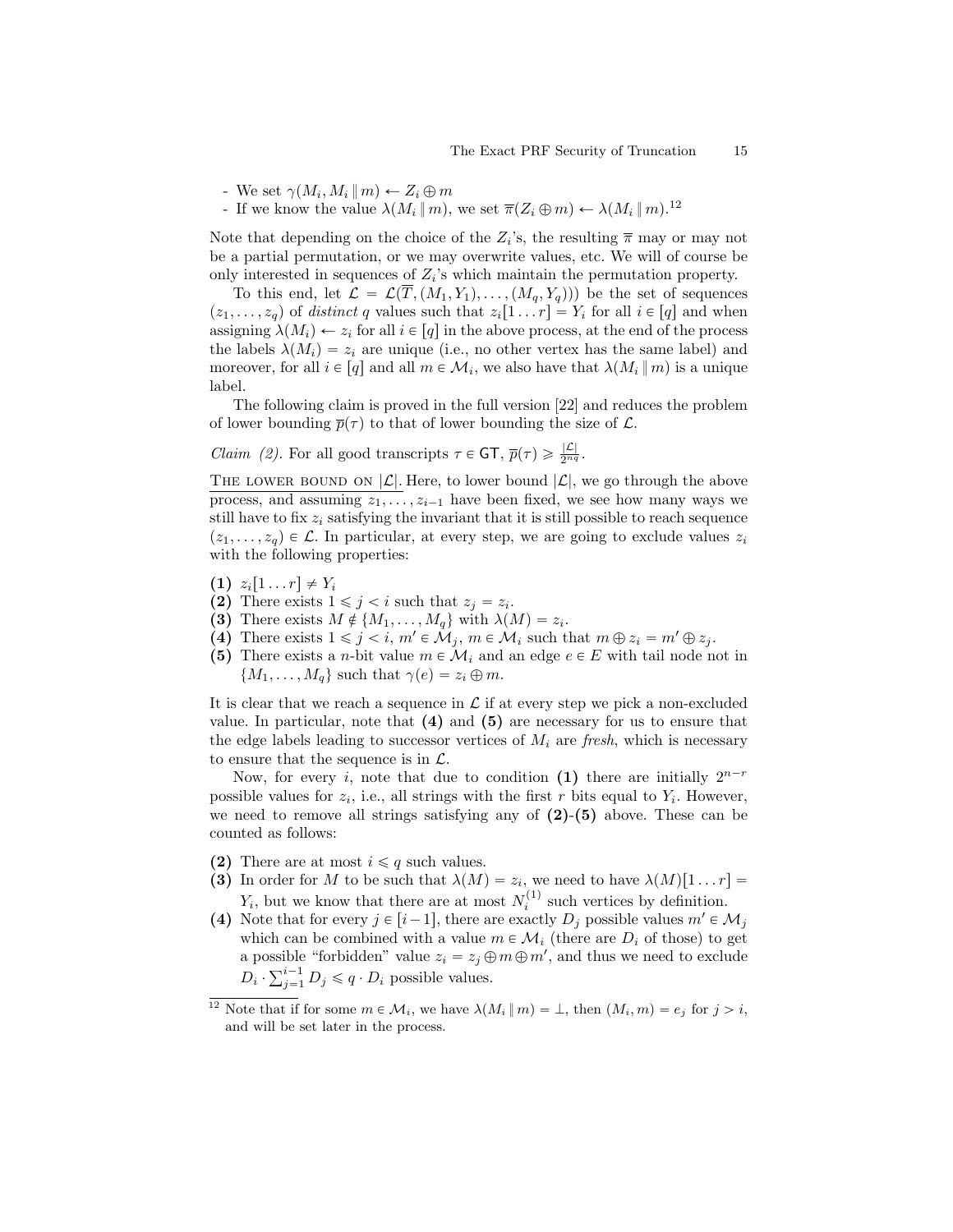(5) This is exactly the definition of  $N_i^{(2)}$ .

Therefore, we can now lower bound  $|\mathcal{L}|$  as

$$
|\mathcal{L}| \geq \prod_{i=1}^{q} (2^{n-r} - N_i^{(1)} - N_i^{(2)} - q - q \cdot D_i)
$$
  
\n
$$
\geq 2^{q \cdot (n-r)} \cdot \left(1 - \frac{N^{(1)} + N^{(2)}}{2^{n-r}} - \frac{2q^2}{2^{n-r}}\right) ,
$$
 (6)

where we used the fact that  $\prod_i (1 - x_i) \geq 1$  –  $_i x_i$ , and that  $\sum_{i=1}^q q \cdot D_i \leqslant q^2$ .

# 5 Security Analysis of Sponge-Based PRFs

In this final section, we turn to discussing security of sponge-based PRFs. We first discuss the constructions considered in this section.

SPONGE-BASED MAC. As in the TCBC case above, we fix parameters  $n, r$  and an injective padding scheme pad :  $\{0, 1\}^* \rightarrow (\{0, 1\}^n)^+$ . Then, the construction Sponge = Sponge<sub>r,pad</sub> $[\pi] : \{0,1\}^{\kappa} \times \{0,1\}^* \rightarrow \{0,1\}^r$ , using a permutation  $\pi \in \text{Perm}(n)$ , on input  $M \in \{0, 1\}^*$  and key  $K \in \{0, 1\}^{\kappa}$ , first computes  $K[1] \dots K[w]M[1] \dots M[\ell] \leftarrow \textsf{pad}(K | M)$ . Then, it outputs  $S_{\ell}[1 \dots r]$  (the first r bits of  $S_{\ell}$ ), where

$$
V_0 \leftarrow 0^n, \quad V_i \leftarrow \pi(K[i] \oplus V_{i-1}) \text{ for } i = 1, \dots, w,
$$
  
\n
$$
S_0 \leftarrow V_w, \quad S_i \leftarrow \pi(M[i] \oplus S_{i-1}) \text{ for } i = 1, \dots, \ell.
$$

We are explicitly assuming (for simplicity) that the (padded) keys and the actual message end up in different blocks, and hence our naming conventions.<sup>13</sup>

Different from the actual hash-function instantiations, the presented Sponge construction is *more general* in that it allows for processing  $n$ -bit input blocks in the absorption phase. We can retrieve the originals sponge construction and SHA-3 instantiations as special case — shorter blocks can be enforced by the padding function pad, which we only require to be injective, but an added benefit of our analysis is that it shows that such shorter blocks are not necessary. The construction  $\textsf{Sponge}_{r,\textsf{pad}}[\pi]$  using a customary padding  $\textsf{pad}_b$  that enforces b-bit blocks is depicted in Figure 3.

We also consider a variant of the construction – called GSponge – that takes an *n*-bit key K and differs from **Sponge** in that it directly sets  $S_0 \leftarrow K$  instead of absorbing the key to obtain  $V_w$ . The construction is similar to some other MAC designs such as donkeySponge [9] and Pelican [16].

<sup>&</sup>lt;sup>13</sup> Our results can be extended to the more general case, but we avoid the notational overhead in this version of the paper.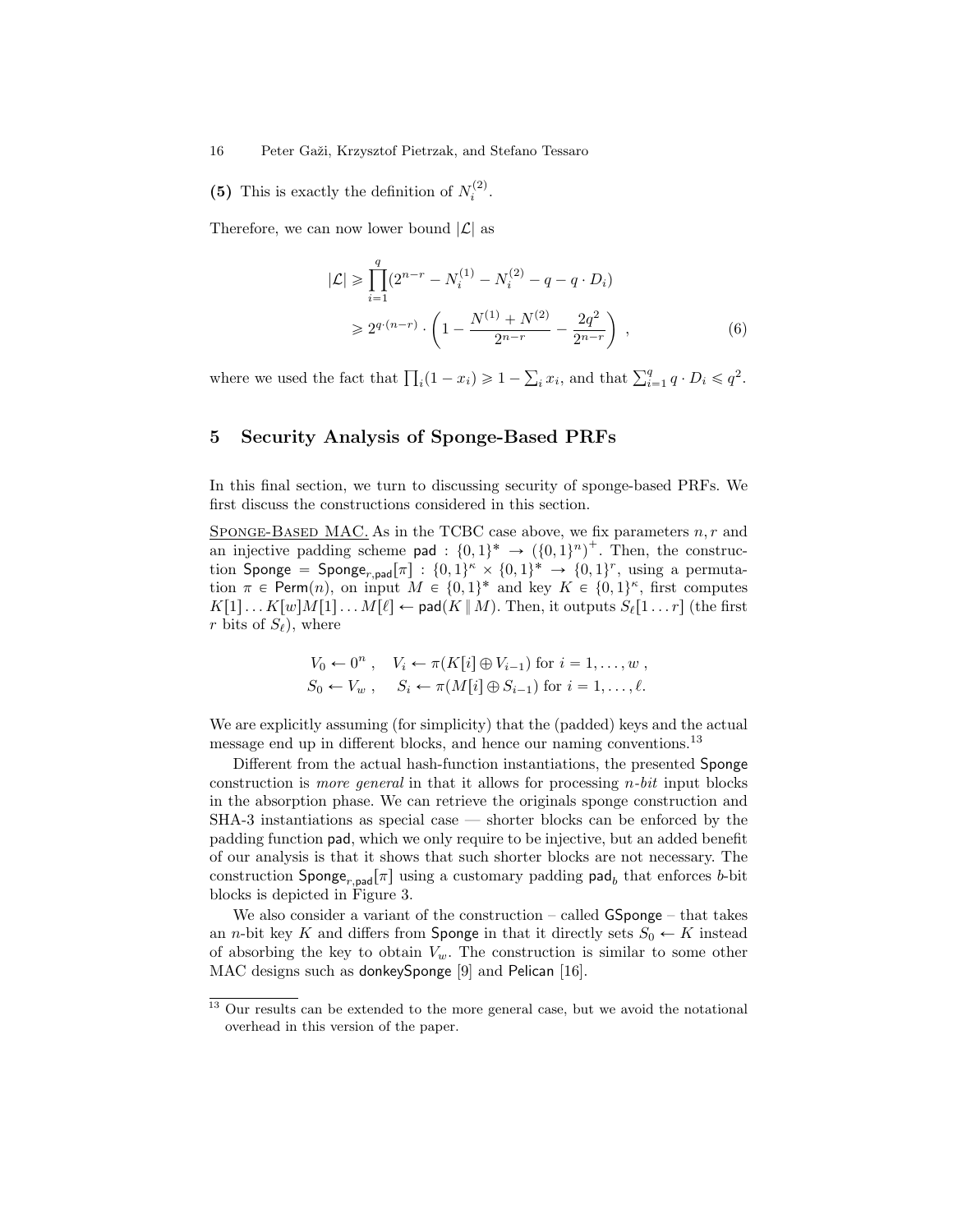

Fig. 3. Sponge construction. Representation of  $\mathsf{Sponge}_{r,pad_b}[\pi]$  used with a padding scheme  $\mathsf{pad}_b$  that enforces *b*-bit blocks.

SECURITY ANALYSIS OF GSponge. We prove the following theorem:

**Theorem 2 (Security of GSponge).** Let  $A$  be a prf-adversary in the idealpermutation model, making at most  $q_{\pi}$  queries to  $\pi$  and at most  $q_{C}$  queries of length at most  $\ell < 2^{n/4}$  blocks to the construction (either GSponge<sub>r,pad</sub> [ $\pi$ ] for a random n-bit key K or a random function). Then, for all  $t \geq 1$ ,

$$
\mathsf{Adv}_{\mathsf{GSponge}_{r,pad},\pi}^{\text{prf}}(\mathcal{A}) \leqslant \frac{(6t+17)\ell q_C^2 + 7\ell q_\pi q_C + 2q_C}{2^n} + \frac{6nq_C^2 + 8\ell q_C + q_\pi q_C}{2^{n-r}} + \\ + \frac{136\ell^4 q_C^2}{2^{2n}} + \frac{2(\ell q_C)^{t+1}}{2^{nt}} \ . \eqno(7)
$$

This bound substantially improves the previously known bound from [8], which was of the order  $O(\frac{\ell^2 q_C^2 + \ell q_C q_{\pi}}{2^{n-r}})$ . (We discuss the subtleties of the bound in [2] in detail in the full version [22].) For sufficiently large t and for  $\ell < 2^{n/4}$ , the first two terms are the leading terms. If we additionally assume that  $\ell < 2^r$ , then the bound becomes of order  $O(\frac{q_C^2 + q_C q_{\pi} + \ell q_C}{2^{n-r}})$ . In the full version [22], we prove that this is tight when additionally max ${q_{\pi}, q_C} \geq \ell$ .

The proof of Theorem 2 adapts the proof strategy of Theorem 1 to the setting of sponges. The GSponge and TCBC constructions are in fact the same, with the main difference that the initial value in GSponge is set to a random secret key and the underlying permutation  $\pi$  can be evaluated by the adversary. Intuitively, however, one can show that thanks to the random secret key, no internal permutation query in a construction query intersects with a direct permutation query by the attacker, except with probability  $O(\ell \cdot q_C q_\pi/2^n)$ . Conditioned on the event that such intersection does not occur, the distinguishing bound (in terms of construction queries) is roughly the same as the one of TCBC.

REPLACING THE UNIFORM KEY. We now address security of the Sponge construction when using the customary padding  $\mathsf{pad}_b$ , where the  $(\kappa = w \cdot b)$ -bit key K is first split into w b-bit blocks as  $K[1] \cdots K[w]$ , each of them is padded with  $n - b$  trailing zeroes and absorbed by the construction, as depicted in Figure 3. The proof of the following theorem is found in the full version [22], and relies on a detailed analysis of the key absorption mechanism which shows that the behaviors of GSponge and Sponge are indistinguishable given enough key material.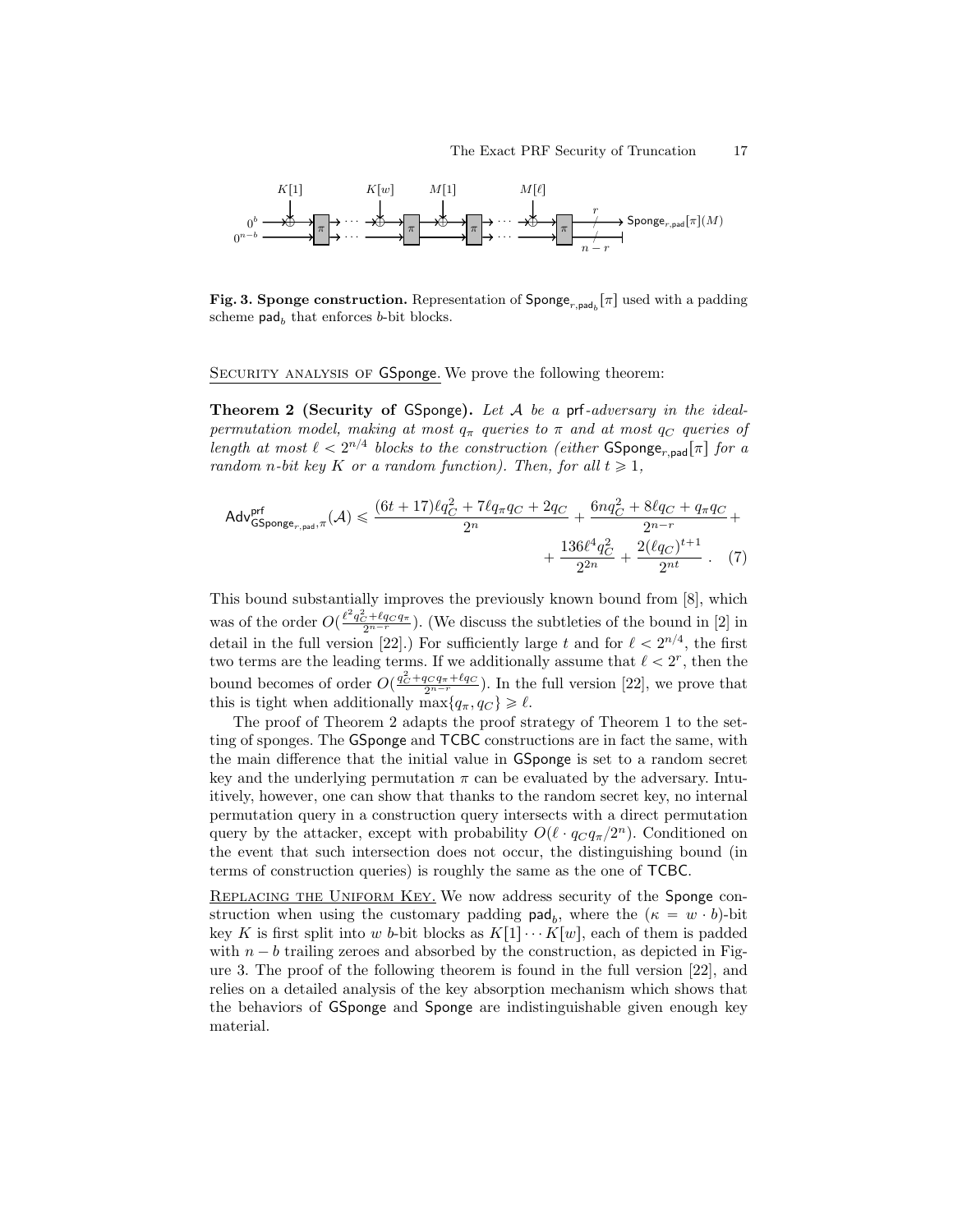**Theorem 3 (Security of Sponge).** Let  $A$  be a prf-adversary in the idealpermutation model, making at most  $q_{\pi}$  queries to  $\pi$  and at most  $q_{C}$  queries of length at most  $\ell < 2^{n/4}$  blocks to the construction (either Sponge<sub>r,pad<sub>b</sub>[ $\pi$ ] with</sub> the padding pad<sub>b</sub> and a random  $(w \cdot b)$ -bit key, or a random function). Then, for all  $t \geq 1$ , and  $q = q_{\pi} + \ell q_C < 2^{n-b}$ , we have

$$
\mathsf{Adv}_{\mathsf{Sponge}_{r,\mathsf{pad}_b},\pi}^{\mathsf{prf}}(\mathcal{A}) \leqslant A_t(q_c,q_\pi,\ell) + \frac{wq}{2^n} + \min\left\{\frac{q}{2^{\frac{b-\log(3n)-1}{2}w}} \ , \ \ \frac{q}{2^{bw}} + \frac{q^2}{2^{n-b}}\right\} \ ,
$$

where  $A_t$  denotes the expression on the right-hand side of inequality (7). Moreover, if  $w = 1$  then one can replace the whole min-term by  $q/2^{bw}$ .

We remark that our proof is highly involved for the case where  $q^2 > 2^{n-b}$ , where  $q = q_{\pi} + q_C \cdot \ell$  is the overall number of queries to  $\pi$  in the experiment, and requires an adaptation of combinatorial techniques proposed in [17].

THE STANDARD-MODEL BOUNDS. We combine an approach by Chang *et al.* [13] (also used in [2]) with our improved bound for TCBC. In particular, we measure security of the underlying permutation  $\pi$  in terms of the advantage  $\mathsf{Adv}_{\pi}^{(r,\bigoplus -prp}(\mathcal{B})$ of an adversary in distinguishing the map  $M \mapsto (0^r \, \| K) \oplus \pi(M \oplus (0^r \, \| K))$  under a random secret key  $K \stackrel{\$}{\leftarrow} \{0,1\}^{n-r}$  from  $\tau \stackrel{\$}{\leftarrow}$  Perm $(n)$ . In the full version [22], we prove and discuss the following theorem.

Theorem 4 (Standard-model security of GSponge). Let  $\pi \in \text{Perm}(n)$  and pad :  $\{0,1\}^* \rightarrow (\{0,1\}^n)^+$  a padding scheme. Let A be a prf-adversary making at most q queries, each of length at most  $\ell < 2^{n/4}$  n-bit blocks (after padding). Then, there exists an  $(\oplus, r)$ -prp-adversary B such that for any  $t \geq 1$ ,

$$
\mathsf{Adv}^{\mathsf{prf}}_{\mathsf{GSponge}_{r,\mathsf{pad}}[\mathsf{E}]}(\mathcal{A}) \leqslant \mathsf{Adv}_{\pi}^{(r,\oplus)\operatorname{-prp}}(\mathcal{B}) + B(q,\ell,n,r,t) \;,
$$

where B has  $\text{Time}(B) = \text{Time}(\mathcal{A}) + O(q \cdot \ell)$  and makes at most  $q \cdot \ell$  permutation queries, and  $B(q, \ell, n, r, t)$  is the term on the right-hand-side of Theorem 1.

Acknowledgments We thank Mihir Bellare for insightful feedback, and Bart Mennink for technical comments. Gaži and Pietrzak's work was partly funded by the European Research Council under an ERC Starting Grant (259668-PSPC). Tessaro's research was partially supported by NSF grant CNS-1423566, by a gift from the Gareatis Foundation, and by the Culler Chair. Part of this work was done while the third author was visiting IST Austria.

## References

- 1. SHA-3 standard. National Institute of Standards and Technology (NIST), Draft FIPS Publication 202, U.S. Department of Commerce, April 2014.
- 2. Elena Andreeva, Joan Daemen, Bart Mennink, and Gilles Van Assche. Security of keyed sponge constructions using a modular proof approach. In FSE 2015, Lecture Notes in Computer Science, 2015. To appear.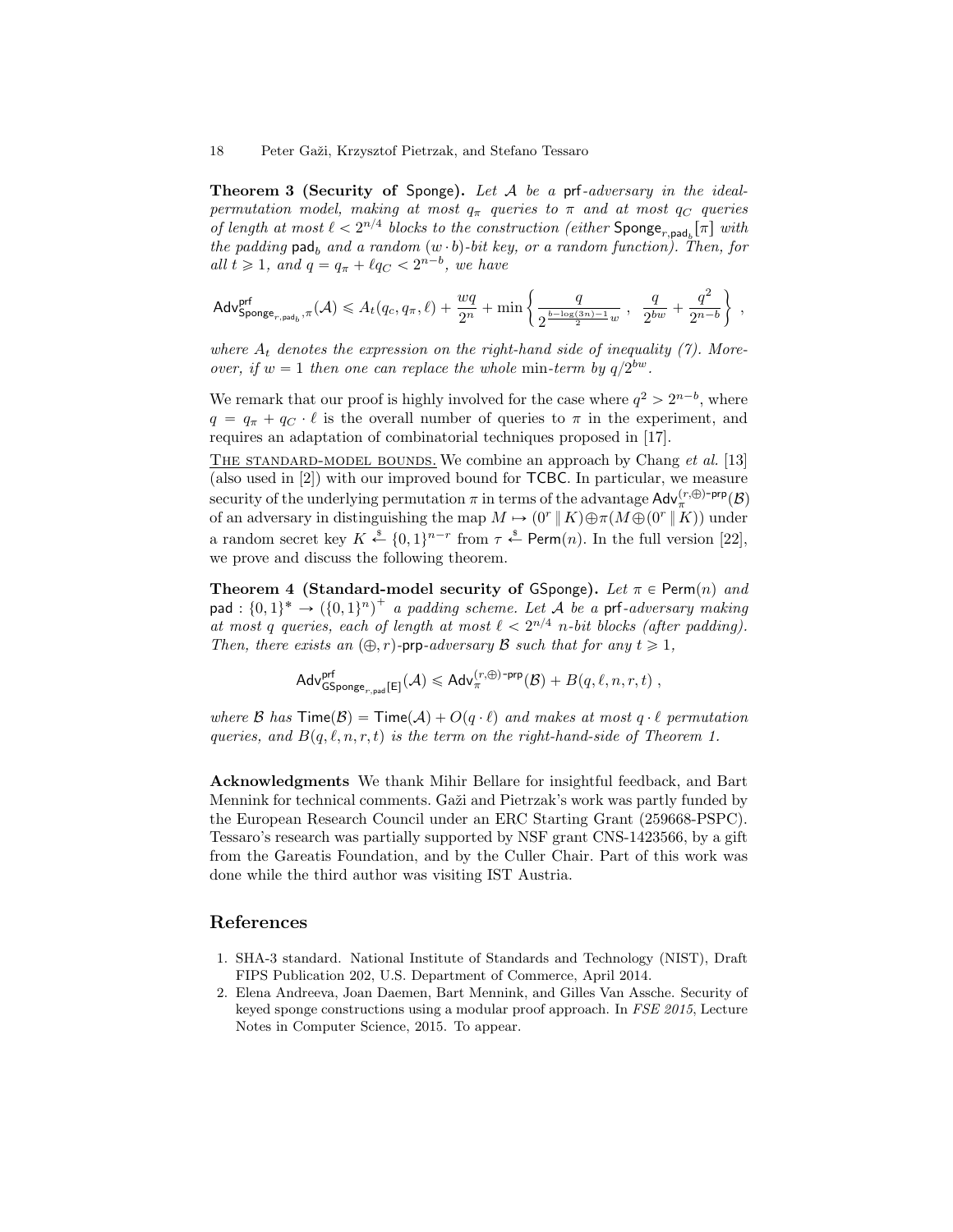- 3. Mihir Bellare. New proofs for NMAC and HMAC: Security without collisionresistance. In Cynthia Dwork, editor, CRYPTO 2006, volume 4117 of LNCS, pages 602–619. Springer, August 2006.
- 4. Mihir Bellare, Ran Canetti, and Hugo Krawczyk. Keying hash functions for message authentication. In Neal Koblitz, editor, CRYPTO'96, volume 1109 of LNCS, pages 1–15. Springer, August 1996.
- 5. Mihir Bellare, Joe Kilian, and Phillip Rogaway. The security of cipher block chaining. In Yvo Desmedt, editor, CRYPTO'94, volume 839 of LNCS, pages 341–358. Springer, August 1994.
- 6. Mihir Bellare, Krzysztof Pietrzak, and Phillip Rogaway. Improved security analyses for CBC MACs. In Victor Shoup, editor, CRYPTO 2005, volume 3621 of LNCS, pages 527–545. Springer, August 2005.
- 7. D. J. Bernstein. A short proof of the unpredictability of cipher block chaining. Available at http://cr.yp.to/antiforgery/easycbc-20050109.pdf, 2005.
- 8. G. Bertoni, J. Daemen, M. Peeters, and G. Van Assche. On the security of the keyed sponge construction. Symmetric Key Encryption Workshop (SKEW), February 2011.
- 9. Guido Bertoni, Joan Daemen, and Michael Peeters. Permutation-based encryption, authentication and authenticated encryption. In Directions in Authenticated Ciphers, 2012.
- 10. Guido Bertoni, Joan Daemen, Michael Peeters, and Gilles Van Assche. Keccak. In Thomas Johansson and Phong Q. Nguyen, editors, EUROCRYPT 2013, volume 7881 of LNCS, pages 313–314. Springer, May 2013.
- 11. Guido Bertoni, Joan Daemen, Michael Peeters, and Gilles Van Assche. On the indifferentiability of the sponge construction. In Nigel P. Smart, editor, EURO-CRYPT 2008, volume 4965 of LNCS, pages 181–197. Springer, April 2008.
- 12. John Black and Phillip Rogaway. CBC MACs for arbitrary-length messages: The three-key constructions. In Mihir Bellare, editor, CRYPTO 2000, volume 1880 of LNCS, pages 197–215. Springer, August 2000.
- 13. Donghoon Chang, Morris Dworkin, Seokhie Hong, John Kelsey, and Mridul Nandi. A keyed sponge construction with pseudorandomness in the standard model. In Proceedings of the Third SHA-3 Candidate Conference, 2012.
- 14. Shan Chen and John P. Steinberger. Tight security bounds for key-alternating ciphers. In Phong Q. Nguyen and Elisabeth Oswald, editors, EUROCRYPT 2014, volume 8441 of LNCS, pages 327–350. Springer, May 2014.
- 15. Computer data authentication. National Bureau of Standards, NBS FIPS PUB 113, U.S. Department of Commerce, May 1985.
- 16. Joan Daemen and Vincent Rijmen. The mac function pelican 2.0. Cryptology ePrint Archive, Report 2005/088, 2005. http://eprint.iacr.org/.
- 17. Yuanxi Dai, Jooyoung Lee, Bart Mennink, and John P. Steinberger. The security of multiple encryption in the ideal cipher model. In Juan A. Garay and Rosario Gennaro, editors, CRYPTO 2014, Part I, volume 8616 of LNCS, pages 20–38. Springer, August 2014.
- 18. Yevgeniy Dodis, Thomas Ristenpart, John P. Steinberger, and Stefano Tessaro. To hash or not to hash again? (in)differentiability results for  $h^2$  and HMAC. In Reihaneh Safavi-Naini and Ran Canetti, editors, CRYPTO 2012, volume 7417 of LNCS, pages 348–366. Springer, August 2012.
- 19. Orr Dunkelman, Nathan Keller, and Adi Shamir. Minimalism in cryptography: The Even-Mansour scheme revisited. In David Pointcheval and Thomas Johansson, editors, EUROCRYPT 2012, volume 7237 of LNCS, pages 336–354. Springer, April 2012.